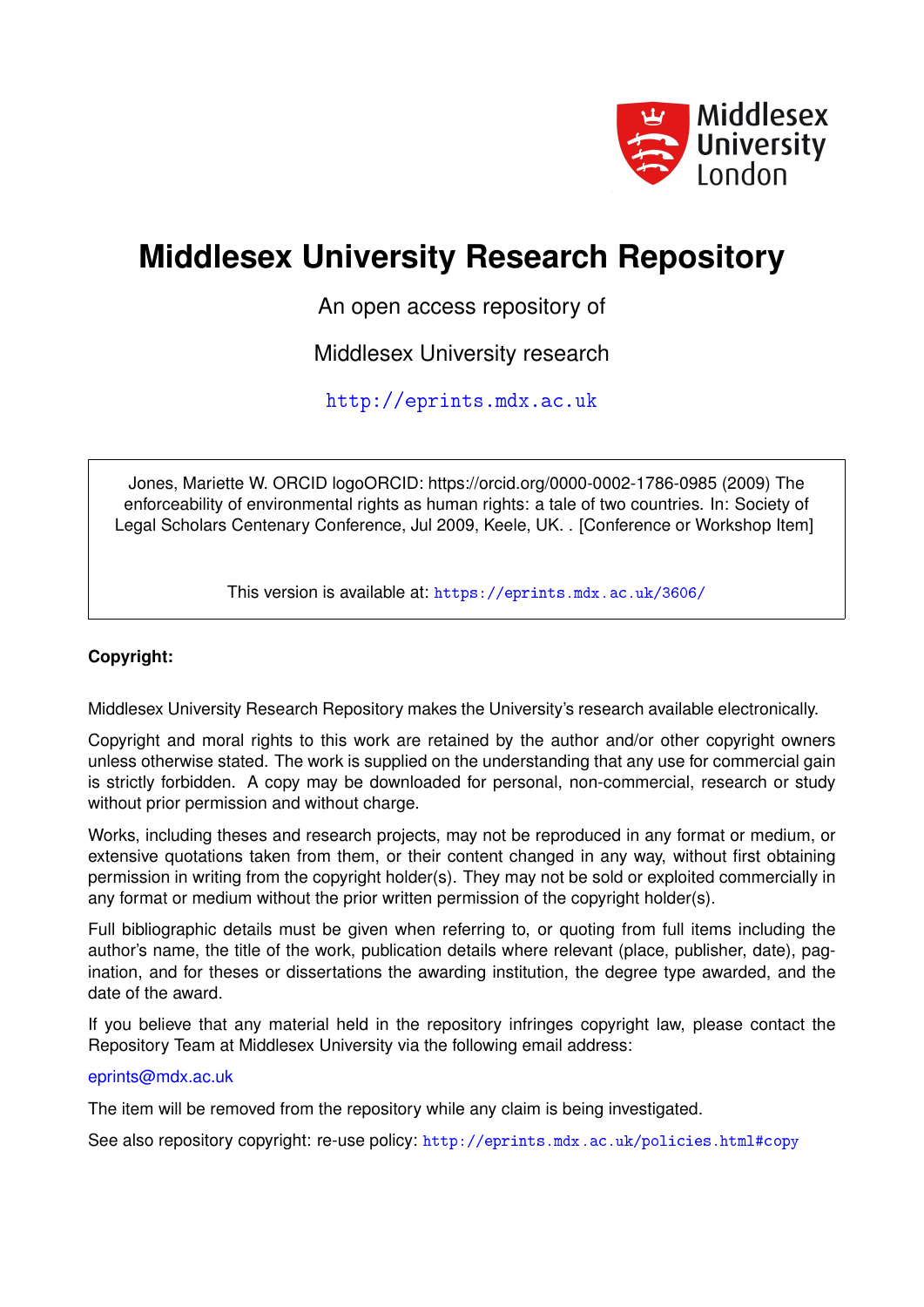#### **The Enforceability of Environmental Rights as Human Rights: A Tale of Two Countries**

#### **Abstract**

<span id="page-1-3"></span><span id="page-1-2"></span><span id="page-1-1"></span><span id="page-1-0"></span>Increasingly, states are including environmental rights as human rights either in their Constitutions or in other human rights legislation. South Africa, a relatively young democracy, entrenched the right to a healthy environment in section 24 of its Constitution. This section states that everyone has the right to an environment that is not harmful to their health or well-being. Moreover everyone has the right to the protection of the environment to ensure inter-generational justice, balanced with the aim of justifiable economic and social development. Little more than a decade later, and with several Acts of Parliament further, the question needs to be asked whether and to what extent this right has been given practical content. It is found that the South African legislature and judiciary have been robust in their enforcement and interpretation of both the constitutional right to a clean and healthy environment, as well as the legislation enacted to give effect to this right. From this developing nation perspective, the paper then examines the Netherlands as an example a developed country where such a right is also recognised as a human right. Despite a longstanding reputation of judicial activism on, and popular ease of access to, environmental justice in this country, it is found that this tradition is facing a serious political and governmental threat which is only obviated by the Netherlands" accession to European legislation. The paper concludes that, from these examples, it is clear that the enforceability of constitutionally protected environmental rights depend to a large extent on the way in which the right itself is constituted and classified, and that in both instances the support of both the judicial and the executive branches of the *trias politica* are crucial in order for the constitutionalisation itself to be of practical significance.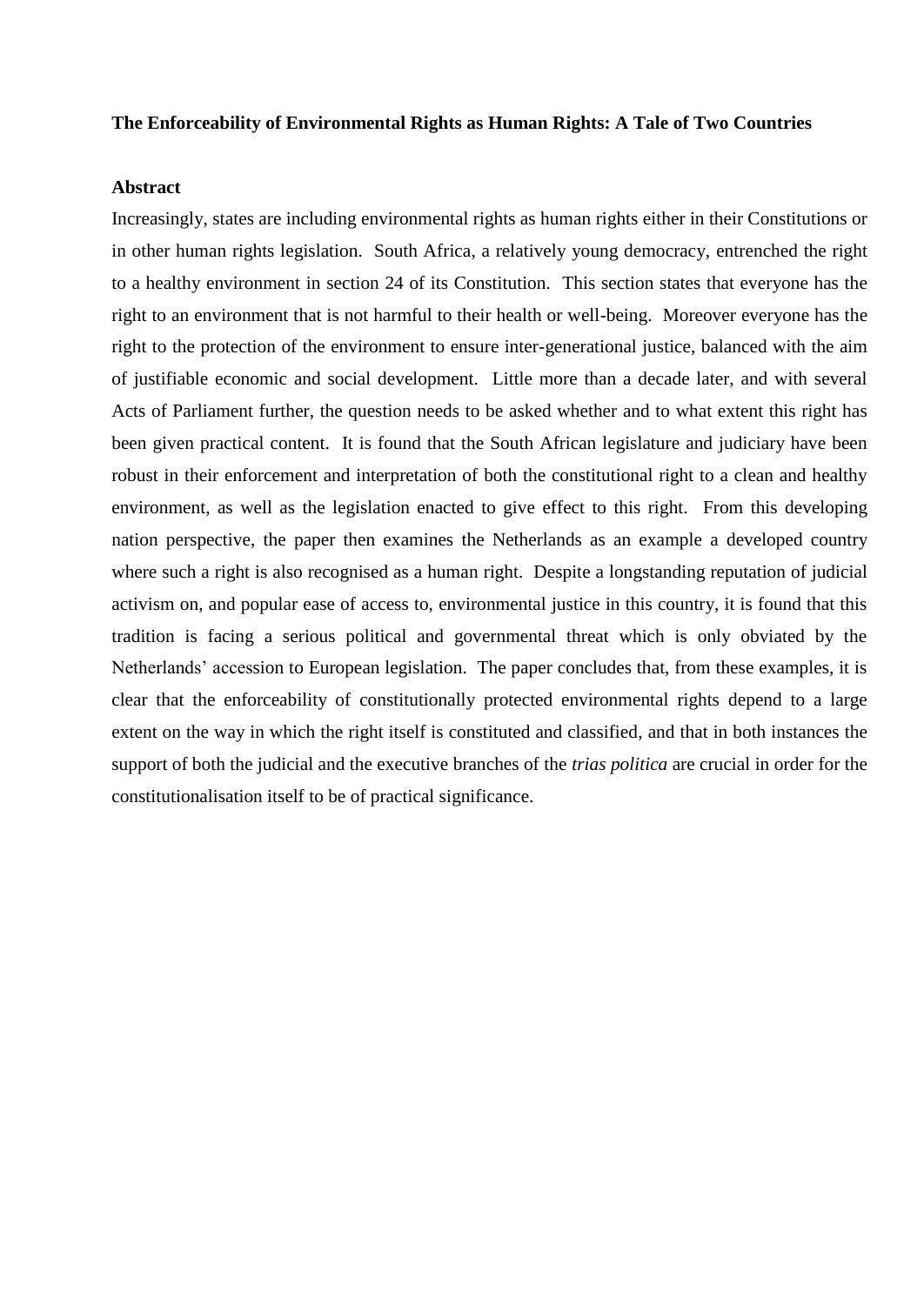#### **1. INTRODUCTION**

1

From as far back as 1972 the link between human rights and the environment has been recognised: The first principle of the Declaration of the United Nations Conference on the Human Environment<sup>1</sup> (the Stockholm Declaration) states that:-

Man has the fundamental right to freedom, equality and adequate conditions of life in an environment of a quality that permits a life of dignity and well-being, and he bears a solemn responsibility to protect and improve the environment for present and future generations.

Since then it seems logical that this right has increasingly featured in national and international law.<sup>2</sup>

<span id="page-2-0"></span>Bearing this in mind, it should be stated at the outset that this paper agrees with, and takes as a starting point the premise that constitutional protection of the environment, and even better, constitutional protection of the environment *as a fundamental human right*, is a sensible idea. Commentators have already made compelling arguments as to why constitutions should provide for the protection of the environment as a human right.<sup>3</sup> In fact, as far as the protection of the environment is concerned, constitutional rights could be of crucial importance, mainly because in most instances such rights are inalienable and built into the nation's legal system.<sup>4</sup> In principle, also, inalienable fundamental rights offer individuals the potential of challenging state decisions that may amount to violations of the constitution. Fundamental rights could also provide a framework for legislation to be drafted in, as well as goals for governments to achieve.<sup>5</sup>

On the one had in certain countries, notably South American states, fundamental environmental rights are seen to be self-executing and enforceable.<sup>6</sup> These, however, are in the minority, with most jurisdictions requiring further delegated legislation and/or sometimes placing insurmountable hurdles

<sup>&</sup>lt;sup>1</sup> United Nations Conference on the Human Environment, 1972 Stockholm Declaration (1972) 11 ILM 1416.

<sup>&</sup>lt;sup>2</sup> Even though subsequent international treaties and conventions have carefully steered clear of wording environmental concerns in the language of human rights: At both the United Nations Conference on Environment and Development, 31 ILM, 814, 876 (1992) as well as the Johannesburg Declaration on Sustainable Development in *Report of the World Summit on Sustainable Development,* U.N. Doc. A/CONF.199/20,the focus shifted from a substantive environmental right to the concept of sustainable development.

<sup>3</sup> Cf. Tim Hayward, *Constitutional Environmental Rights* (Oxford University Press, Oxford 2005); Jan Hancock, *Environmental Human Rights: Power, Ethics and Law* (Aldershot: Ashgate 2003); and Earthjustice 2007 Environmental Rights Report < http://www.earthjustice.org/library/references/2007-environmental-rights-report.pdf> accessed 23 August 2009 p 9.

<sup>4</sup> SJ Turner, *A Substantive Environmental Right: An Examination of the Legal Obligations of Decision-Makers towards the Environment* (Kluwer Law International BV, The Netherlands 2009) 27. 5 *Ibid.*.

<sup>&</sup>lt;sup>6</sup> J May,'Constituting Fundamental Environmental Rights Worldwide' (2006) 23 Pace Envtl.L.Rev. 114: 121-122.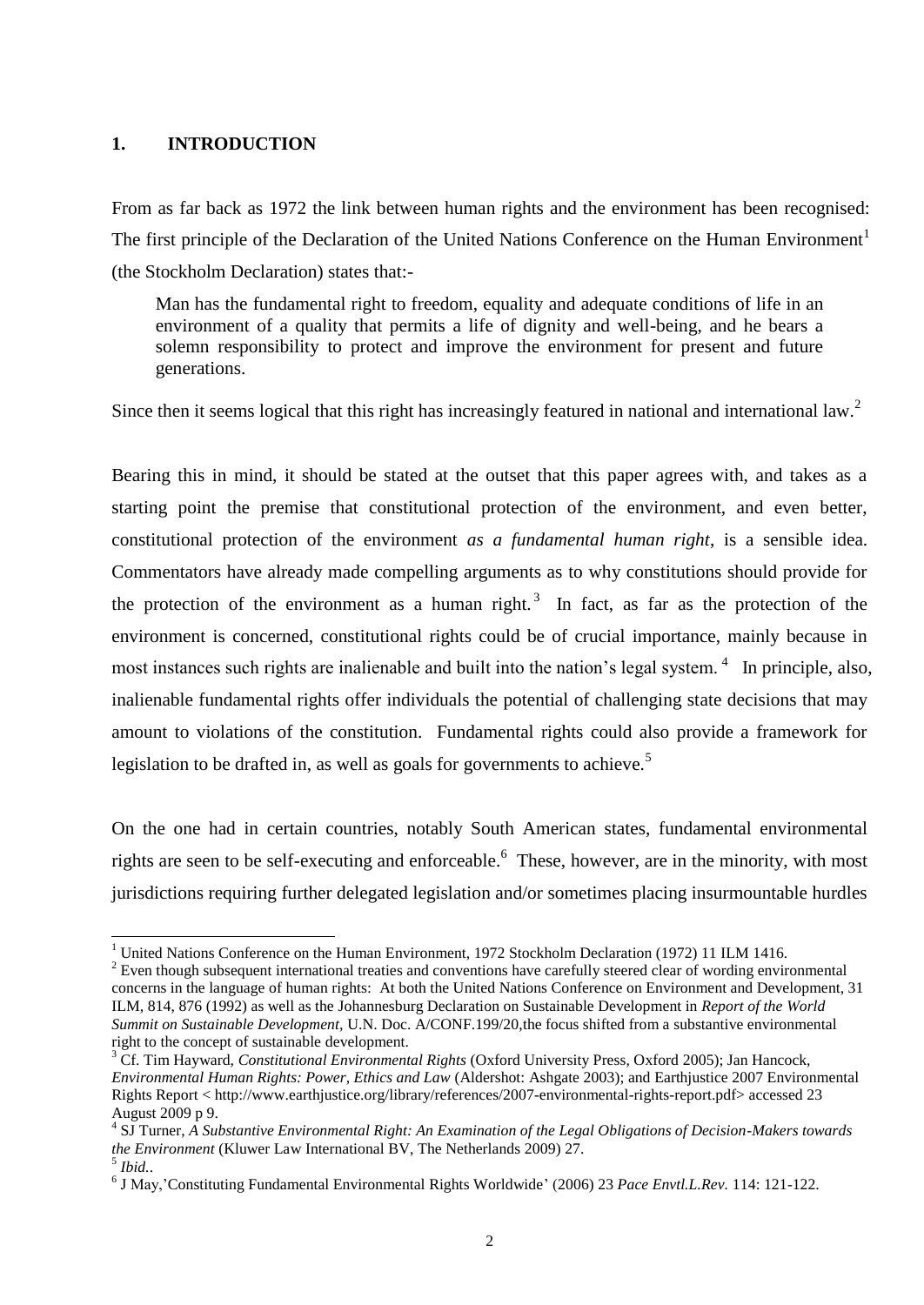before would-be litigants. May points out that "...of the 130 constitutions that address the environment, only about sixty grant individuals what may fairly be characterized as a fundamental right to a "clean," "healthful," or "favourable" environment.<sup>7</sup> Moreover, out of these sixty very few make the leap from theory to practice by granting to individuals and/or organisations legally enforceable rights. Thus, while many nations generically address the environment in their constitutions, few of them actually embody fundamental environmental rights. This is an important distinction, as constitutionally entrenched fundamental rights are generally more unassailable than mere procedural norms or statements of policy and tend to be less subject to political whims.

Human rights have traditionally been categorized into three broad groups: First generation or civil and political rights; second generation or economic, social and cultural rights; and third generation or solidarity rights.<sup>8</sup> Civil and political rights are the most enforceable and 'core' right of all the human rights, and refer to the individual and her rights in society, both vis-à-vis authority and other citizens. Examples include the right to life, the right to freedom of expression and the right to personal liberty. Economic, social and cultural rights tend to represent goals that states should try and achieve for their citizens. As such they focus on both individuals and communities. Examples include the right to health and education. Finally, third generation rights, the least enforceable of them all, relate to issues such as peace and development and usually involve organs of state and private and international bodies. The focus here is mostly on groups or communities of people rather than the individual.

<span id="page-3-0"></span>Turner makes the following useful distinction between "substantive" and "procedural" rights: The former "...would entitle the holder to a specific quality of environment" while the latter "...would" entitle the holder to processes such as: appropriate access to information concerning the environment, participation in decision-making processes and access to justice relating to environmental matters.<sup>9</sup>

Potentially, environmental rights can fall within each, or several, of the generations or classifications of human rights. Looking at these distinctions in more detail it may well be argued that an unenforceable right is hardly a right at all. How then do constitutionalising environmental rights in the two ways described above translate to the woman on the street who directly feels the effects of environmental degradation? In what follows, an example of both modes of constitutionalising

 $\overline{a}$ 

 $^{7}$  *May* (n [6\)](#page-1-0), 114.

<sup>&</sup>lt;sup>8</sup> M A Kidd, *Environmental Law: A South African Guide* (Juta: Cape Town 1997) 34-35; Turner ([n 4\)](#page-1-1) 16.

 $9$  Turner (n [4\)](#page-1-2) 6-7.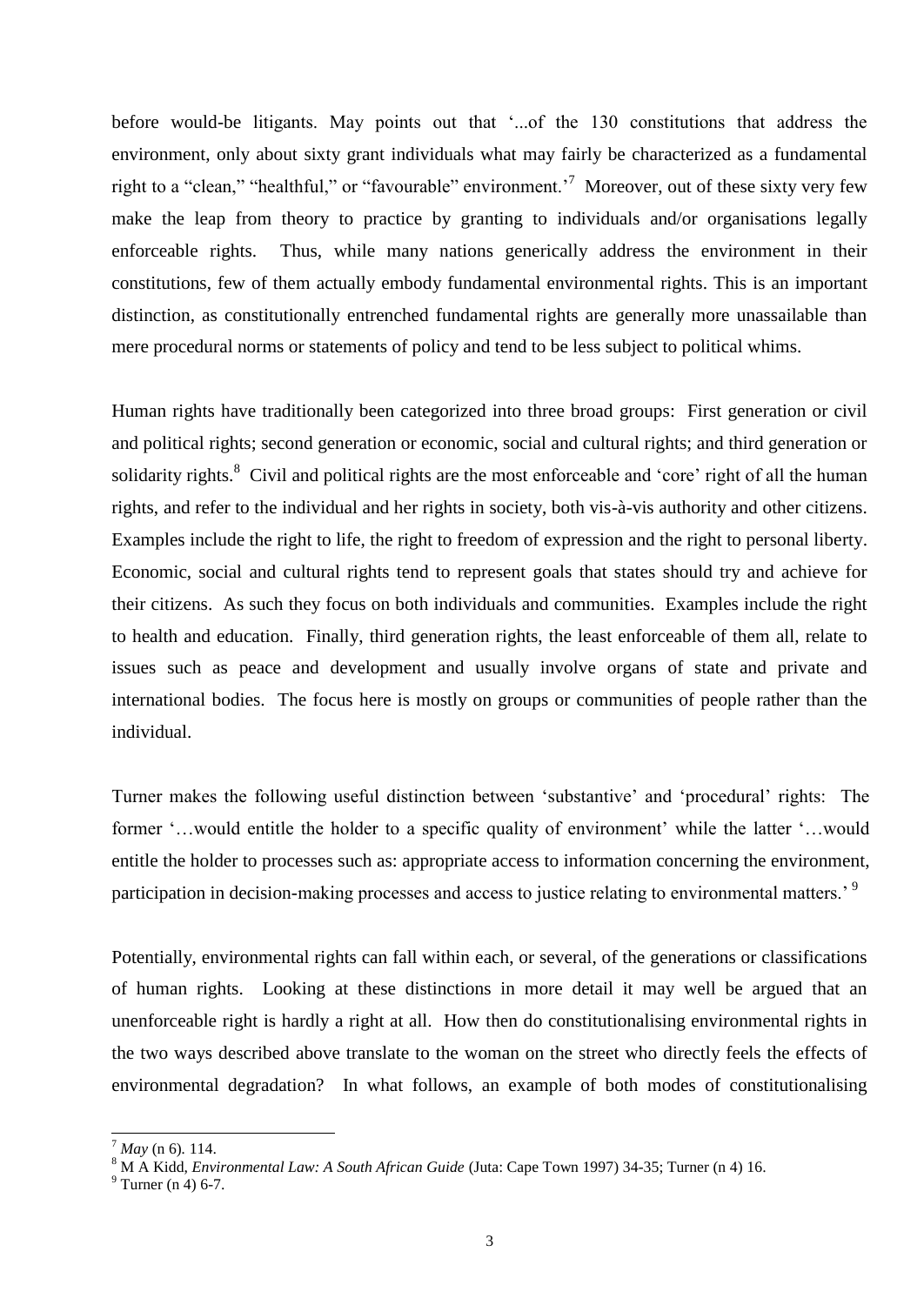environmental rights will be examined. The South African example looks at the enforceability of an environmental right that has been constitutionalised as directly enforceable (substantive) human right, while the Dutch example looks at the enforceability of a fundamental environmental right that is constitutionalised mainly as a governmental aim (a procedural right).

# **SECTION A**

## **2. SOUTH AFRICA**

## **2.1 Introduction**

South Africa is a country rich in natural wealth. For example, it is ranked as the world"s third most biologically diverse country, and 80% of its 18,000 plant species occur nowhere else on earth. It contains areas of breathtaking natural beauty and world renowned protected areas. However, it is also a country that ranks as the eighth highest global per capita emitter of  $CO<sub>2</sub>$  and one that is threatened by incipient water scarcity. It further faces severe socio-economic challenges, with increased urbanisation and growing population numbers adding additional strain and demands.<sup>10</sup> As a developing country, one of its main challenges is to redress not only the historical inequalities left over from the Apartheid regime, but to try and reverse current extreme inequalities that have seemingly only deepened since democratization.

In most African states, fundamental/constitutionalised environmental rights have yet to be found enforceable directly by individuals. South Africa is the noticeable exception, with a fundamental environmental right firmly entrenched in section 24 of its Constitution.<sup>11</sup> The South African Constitution, adopted in its final form two years after democratization, is the supreme law of South Africa, and any law or conduct inconsistent with it is invalid.<sup>12</sup> Chapter 2 of the Constitution contains the Bill of Rights, which is the cornerstone of the South African democracy. All organs of the State must respect, protect, promote and fulfil the rights in the Bill of Rights<sup>13</sup> and furthermore,

<sup>&</sup>lt;sup>10</sup> Louis J Kotzé and Alexander R Paterson (eds), *The Role of the Judiciary in Environmental Governance: Comparative Perspectives* (Kluwer Law International BV: The Netherlands 2009) 558-510.

 $11$  Constitution of the Republic of South Africa Act 108 of 1996 ('the Constitution').

 $^{12}$  S. 2.

 $^{13}$  S. 7.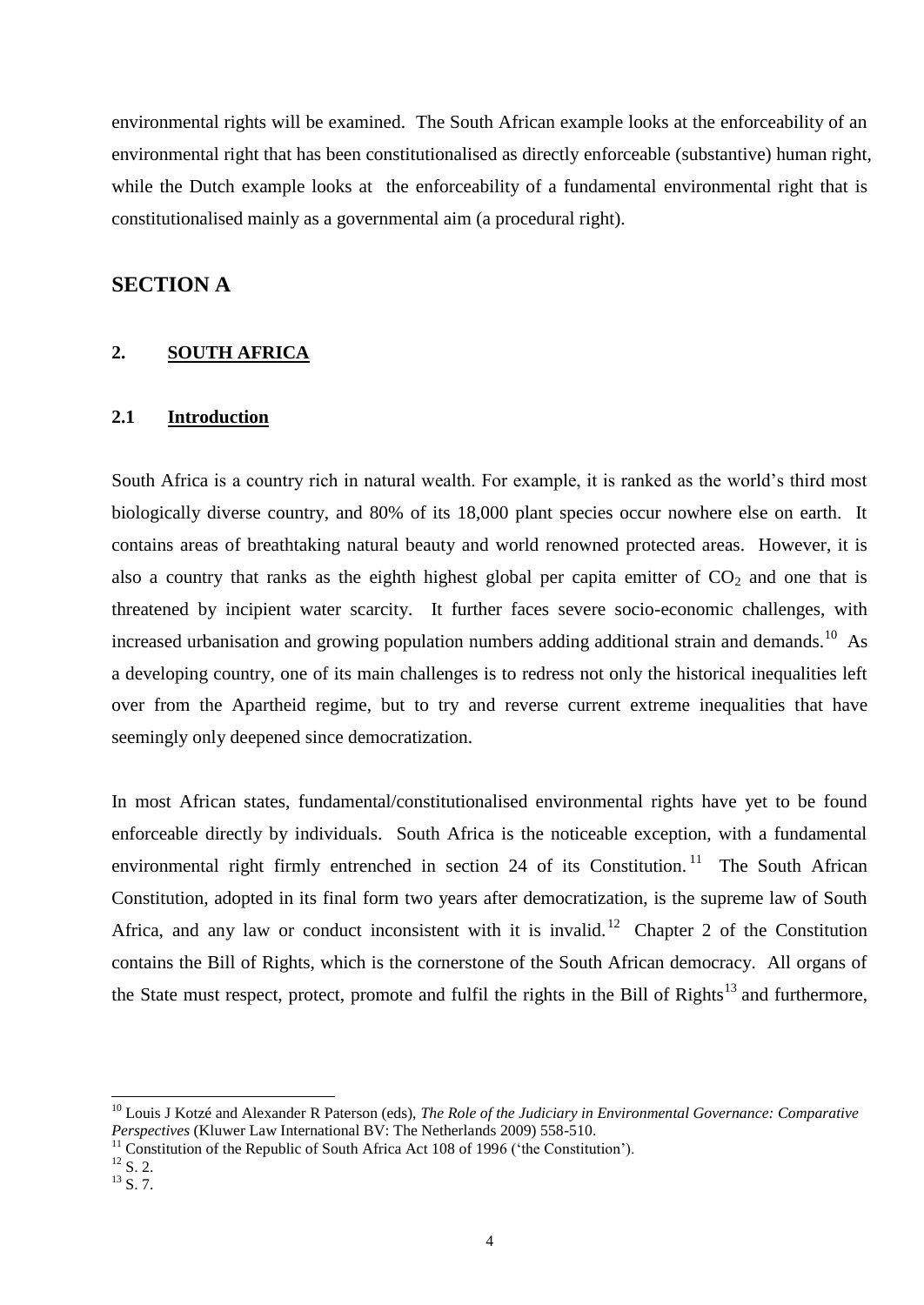<span id="page-5-0"></span>the Bill of Rights applies to all law, and binds the legislature, the executive, the judiciary and all organs of state. 14

However, none of the fundamental rights contained in Chapter 2 is absolute. Section 36 contains instructions as to how and when a fundamental right may be limited. It states that a right may only be limited in terms of a law of general application, and then only to the extent that the limitation is reasonable and justifiable in an open and democratic society based on human dignity, equality and freedom. The following then need to be taken into account: the nature of the right; the importance and purpose of the limitation; the nature and extent of the limitation; the relation between the limitation and its purpose; and less restrictive means to achieve the purpose.

# **2.2 Wording of the right**

Section 24 of the Constitution says:

- <span id="page-5-1"></span>[24] Everyone has the right –
	- a) to an environment that is not harmful to their health or well-being; and
	- b) to have the environment protected, for the benefit of present and future generations, through reasonable legislative and other measures that
		- i) prevent pollution and ecological degradation;
		- ii) promote conservatism; and
		- iii) secure ecologically sustainable development and use of natural resources while promoting justifiable economic and social development.

Section 24 does not confer an absolute right to a clean and unpolluted environment, but recognises that pollution is inevitable in an industrialized society.<sup>15</sup> The section refers to health as well as wellbeing. The latter is a wider concept than 'health', and is therefore open to wide environmental interpretation. In *Hichange Investments (Pty) Ltd v Cape Produce Company (Pty) Ltd t/a Pelts Products and Others* (*Hichange*)<sup>16</sup> the High Court (albeit indirectly) endorsed the idea that the environment itself may have an intrinsic value to people.

## **2.3 Application and ranking of the right**

 $^{14}$  S. 8(1).

<sup>&</sup>lt;sup>15</sup> Kotzé and Paterson (n [10\)](#page-3-0) 300.

<sup>&</sup>lt;sup>16</sup> *Hichange Investments (Pty) Ltd v Cape Produce Company (Pty) Ltd t/a Pelts Products and Others* [2004] 2 SA 393 ECD.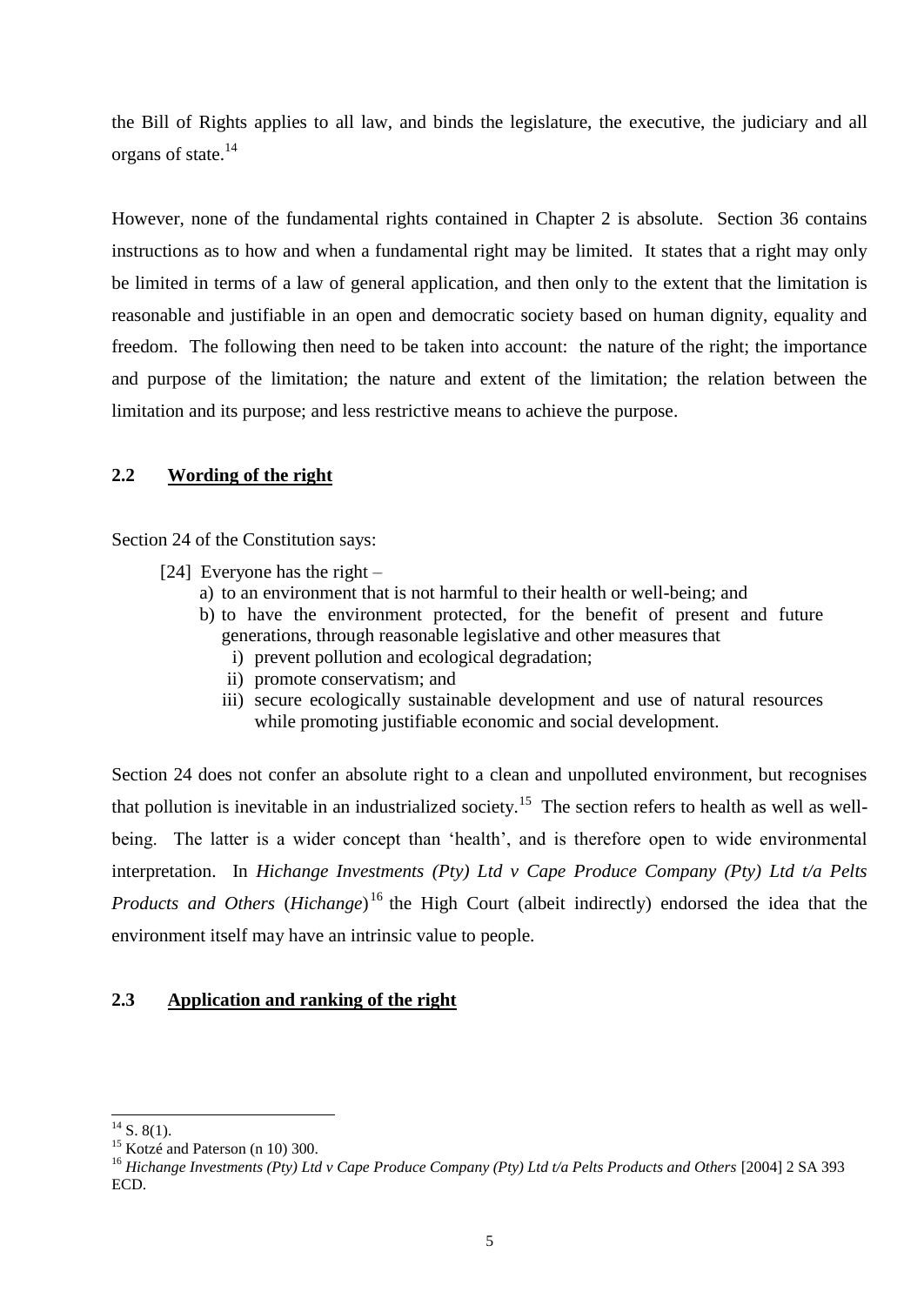It can justly be said that  $s$  24 provides the foundation for all environmental efforts in South Africa.<sup>17</sup> Because it is a fundamental right contained in the highest law of South Africa, it means that individuals can assert the right at all levels including and up to the highest South African adjudicating body, the Constitutional Court. Section 24 can justly be interpreted as containing both a fundamental justiciable right in sub-section (a); and a socio-economic right in sub-section (b).<sup>18</sup>

Section 8 states that the Bill of Rights applies to all law in South Africa, and binds the legislature, the executive, the judiciary and all organs of the State, and binds not only the state, but also natural and juristic persons. As "everyone" as meant in s 24 includes all human beings, this means that corporations may be sued by individuals or groups in an action based on s 24. S 24 is therefore applicable both vertically and horizontally.

It is also clear that the environmental right is on par with other socio-economic rights in the Bill of Rights. Where competing interests and norms are concerned, a balancing of rights will be required. In *BP* Southern Africa (Pty) Ltd v MEC for Agriculture, Conservation and Land Affairs<sup>19</sup> (BP *Southern Africa*), the court stressed that not only is s 24 'on a par with the right to freedom of trade, occupation, profession and property entrenched in ss 22 and 25 of the Constitution", but that "[t]he balancing of environmental interests with justifiable economic and social development is to be conceptualised well beyond the interests of the present living generation.<sup>20</sup>

## **2.4 Locus standi and participatory governance**

#### 2.4.1 Locus standi

Before the Constitution came into effect, South African common law, notably the law of delict, dictated that only persons whose rights were directly affected or who were actually or potentially harmed by an action, could bring a suit. Section 38 of the Constitution has now broadened this with the effect that public interest litigation, which characterises a significant portion of environmental suits, is recognised for the first time. $21$  Section 38 provides that:

1

<sup>&</sup>lt;sup>17</sup> Louis J Kotzé, 'The Judiciary, the Environmental Right and the Quest for Sustainability in South Africa: A Critical Reflection" (2007) 16(3) *RECIEL* 298 – 311: 299.

<sup>&</sup>lt;sup>18</sup> Jan Glazewski, *Environmental Law in South Africa*, (2<sup>nd</sup> edn LexisNexis Butterworths: Durban 2005) 75.

<sup>19</sup> *BP Southern Africa (Pty) Ltd v MEC for Agriculture, Conservation and Land Affairs* [2004] 5 SA 124 WLD.

<sup>20</sup> *Ibid.* 143.

 $21$  Kidd (n [8\)](#page-2-0) 30-31.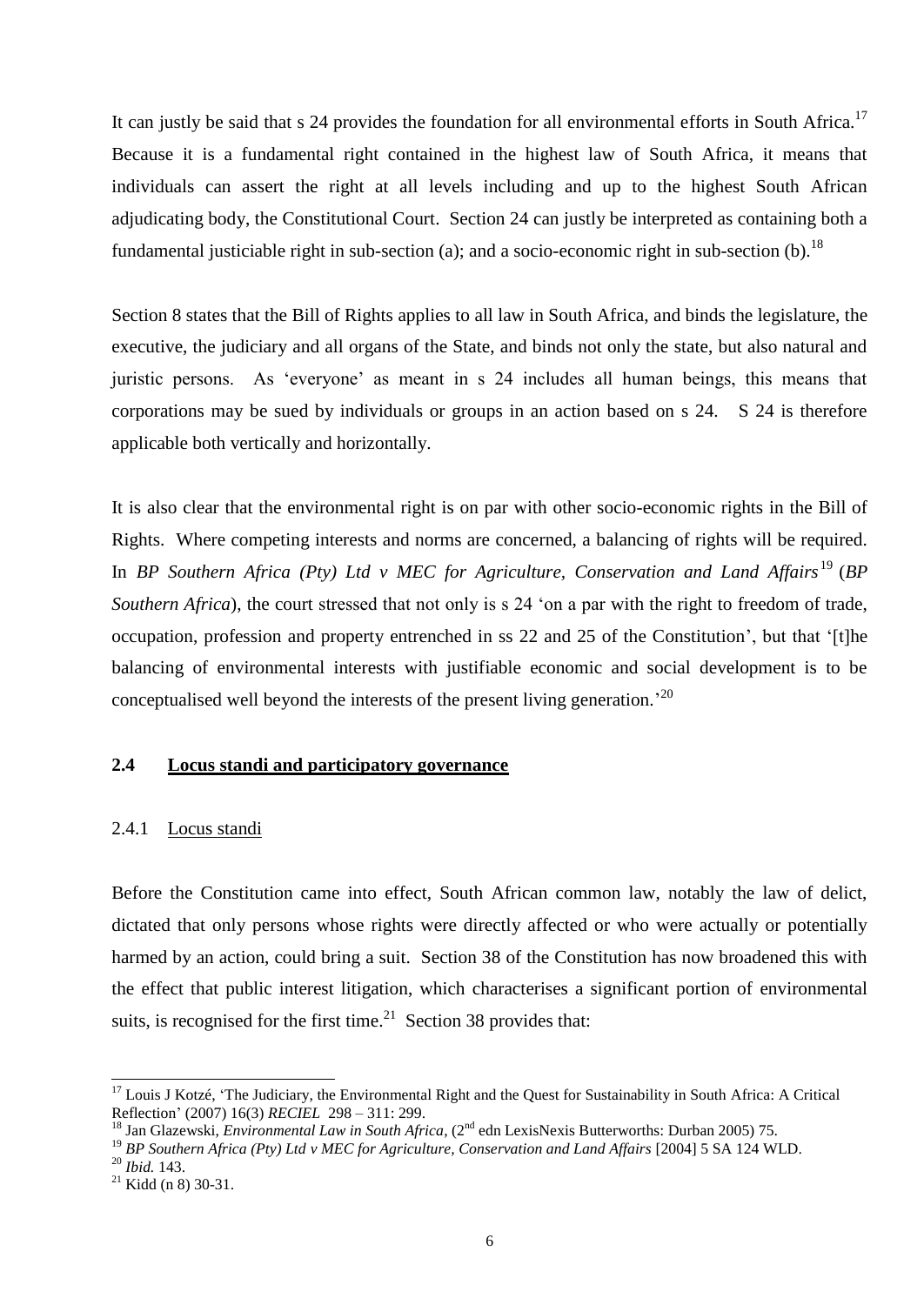- [38] Anyone listed in this section has the right to approach a competent court, alleging that a right in the Bill of Rights has been infringed or threatened, and the court may grant appropriate relief, including a declaration of rights. The persons who may approach a court are –
	- a) anyone acting in their own interest;
	- b) anyone acting on behalf of another person who cannot act in their own name;
	- c) anyone acting as a member of, or in the interest of, a group or class of persons;
	- d) anyone acting in the public interest; and
	- e) an association acting in the interest of its members.

Section 32 of the National Environmental Management  $Act^{22}$  (NEMA) mirrors this. Furthermore, subsequent actions brought by, among others, environmental authorities<sup>23</sup> and non-governmental organisations  $(NGOs)^{24}$  bear testimony to the increased access to courts in environmental matters allowed by section 38.

#### 2.4.2 Participatory Governance

The Constitution specifically recognises public access to and participation in the law-making process.<sup>25</sup>

Section 165 of the constitution prescribes that:

- (1) The judicial authority of the Republic is vested in the courts.
- (2) The courts are independent and subject only to the Constitution and the law, which they must apply impartially and without fear, favour or prejudice.
- (3) No person or organ of state may interfere with the functioning of the courts.
- (4) Organs of state, through legislative and other measures, must assist and protect the courts to ensure the independence, impartiality, dignity, accessibility and effectiveness of the courts.
- (5) An order or decision issued by a court binds all persons to whom and organs of state to which it applies.

It is important to note that s 165(2) empowers the courts to declare unconstitutional legislation unlawful, as unconstitutional law is perceived as unlawful *per se*.

 $22$  National Environmental Management Act 107 of 1998.

<sup>23</sup> Cf. *Minister of Health and Welfare v Woodcarb (Pty) Ltd and Another* 1996 3 SA 155 NPD and *Minister of Water Affairs and Forestry v Stilfontein Gold Mining Company Ltd and Others* 2006 5 SA 333 W.

<sup>&</sup>lt;sup>24</sup> Cf. *Van Huyssteen NO and Others v Minister of Environmental Affairs and Tourism and Others* 1996 1 SA 283 C; and *Wildlife Society of Southern Africa and Others v Minister of Environmental Affairs and Tourism of the Republic of South Africa and Others* 1996 3 SA 1095 Tk. The notable exception to this liberal interpretation of standing in environmental matters can be found in *Raubenheimer NO v Trustees Johannes Bredenkamp Trust* 2006 1 SA 124 CP and in *Merebank Environmental Action Committee v Executive Member of Kwa-Zulu Natal Council for Agriculture and Environmental Affairs* Case No. 2691/01 D (unreported).

 $25$  S. 59 provides for national government participation and s. 156 for local government.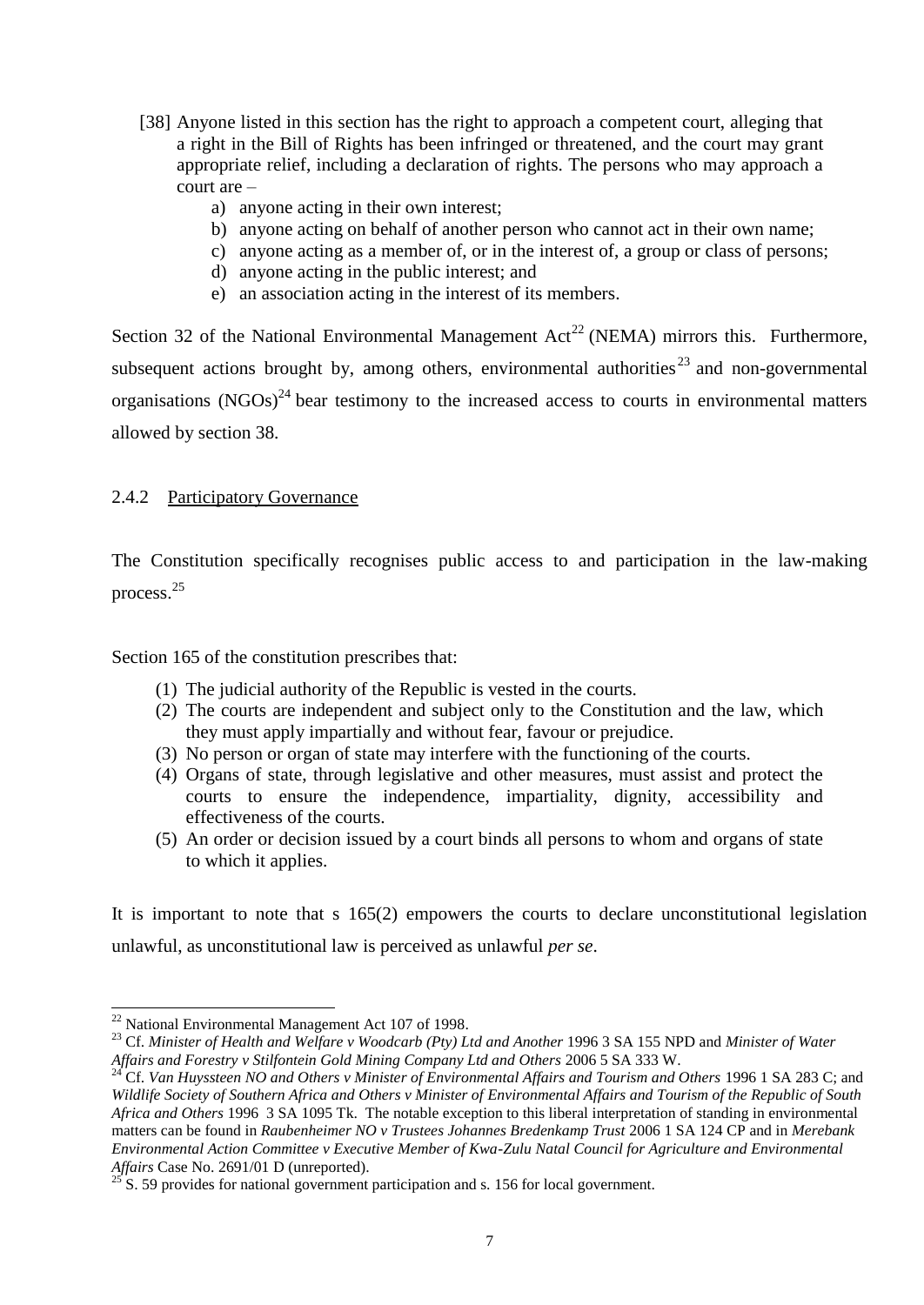#### <span id="page-8-0"></span>**2.5 Legislation enacted to give form and content to the right**

The principal environmental framework statute enacted in South Africa is the National Environmental Management Act (NEMA) referred to above. This Act accords the ability to participate in environmental governance directly to the public. Section 32 states that everyone has legal standing to enforce environmental laws, while several other sections ensure, inter alia, promotion of participation of all interested and affected parties in environmental governance, as well as the inclusion of vulnerable and disadvantaged persons (s  $2(4)(f)$ ; access to information (s  $2(4)(k)$ ); recognition of the vital role of women and youth in environmental management (s  $2(4)(q)$ ); and finally government has to ensure adequate and appropriate opportunity for public participation in decisions that may affect the environment (s  $32(2)(d)$ ).

However, as has been pointed out by commentators, just because the legal framework enables interested and affected parties to participate in environmental decision-making, it does not necessarily mean that this happens in practice.<sup>26</sup> One has to remember that South Africa is a developing country where lack of resources is a constant constraint. As one writer commented:

The poor and marginal suffer the brunt of environmental pollution and natural resource degradation. Indeed they often suffer outright expropriation of land, forests, fisheries and other natural resources. Moreover, because the rights of the poor to have a political voice receives the least protection, they are often the least able to press for just compensation – or to just say 'no' to unwanted development. $27$ 

The poor in South Africa certainly do not find themselves in a more favourable situation than those in most other developing countries. Furthermore, from what follows it will be seen that the participatory right is not always consistently recognised or enforced by the courts.

## **2.6 Case law**

 $\overline{a}$ 

Since the enactment of the Constitution, South African courts at all levels, right up to the Constitutional Court, have not hesitated to interpret and enforce the environmental right contained in s 24. The contexts in which s 24 came into play were as diverse as considering economic versus

<sup>&</sup>lt;sup>26</sup> Cf. Kotzé (n [17\)](#page-5-0) and Kotzé and Paterson (n [10\)](#page-3-0).

<sup>&</sup>lt;sup>27</sup> Lubya Zarsky, 'Conflicts, Ethics and Globalisation' in Lubya Zarsky (ed) *Human Rights and the Environment: Conflicts and Norms in a Globalising World*, (2002 Earthscan Publications Ltd, London) 1.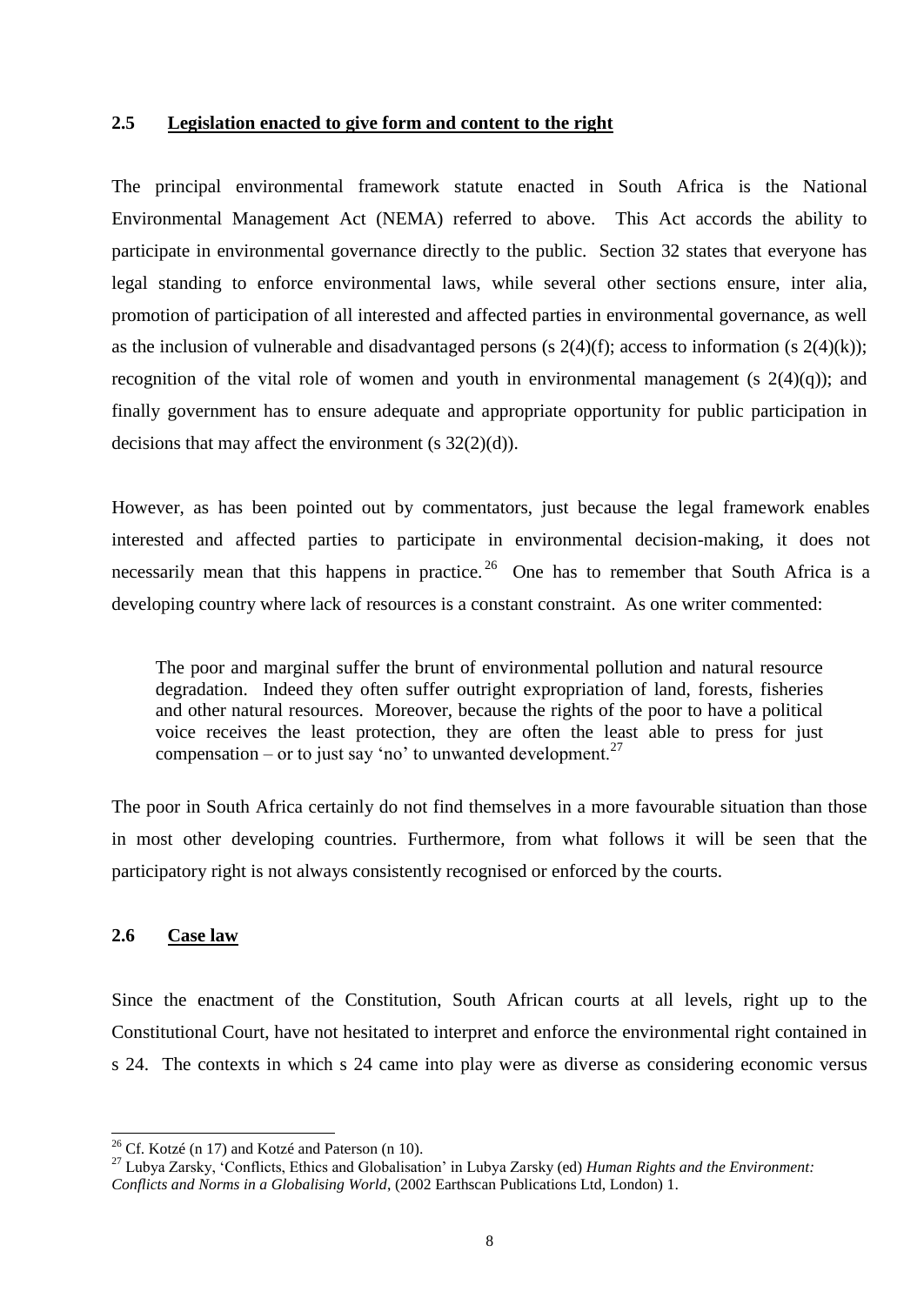environmental matters,  $^{28}$  sustainability and governmental responsibility,  $^{29}$  and corporate governance,<sup>30</sup> amongst others. In what follows a selection of decisions considering s 24 is examined. For ease of reference, case discussions will be grouped thematically.

#### <span id="page-9-0"></span>2.6.1 Sustainability and inter-generational equity

In *BP Southern Africa*<sup>31</sup> the applicant sought permission to construct a new petrol filling station from the defendant. In order to obtain permission, it had to conduct an environmental impact assessment  $(EIA)$  in terms of the predecessor to NEMA.<sup>32</sup> Based on the EIA, the Department for Agriculture, Conservation and Land Affairs refused permission for the development to proceed. The applicant contended that the Department"s refusal was mainly one based on attempts to regulate the economy (as there were already two other filling stations near the proposed site of the applicant"s development).<sup>33</sup> The Department on the other hand contended that its main motivation in refusing to authorise the development was environmental, and that in so doing it was fulfilling, amongst others, its mandate in terms of the Constitution.

<span id="page-9-1"></span>In interpreting s 24, the High Court stated that the environmental right should be ranked equally with the rights to freedom of trade, occupation, profession and property contained in ss 22 and 23 of the Constitution, and that these rights should be balanced. However, in doing so, "[t]he balancing of environmental interests with justifiable economic and social development is to be conceptualized well beyond the interests of the present living generations' as s 24(b) states that the environment should be protected for both present and future generations.<sup>34</sup>

The court spelled it out in so many words:

Development, which may be regarded as economically and financially sound, will, in future, be balanced by its environmental impact, taking coherent cognisance of the principle of *intergenerational equity* and *sustainable use of resources* in order to arrive at

<sup>28</sup> *All the Best Trading CC trading as Parkville Motors and Others v S N Nayagar Property Development and Construction CC and Others* [2005] 3 SA 396 T.

<sup>29</sup> Cf. *HTF Developers (Pty) Ltd v Minister of Environmental Affairs and Tourism and Others* [2006] 5 SA 512 T and *Fuel Retailers Association of Southern Africa v Director General Environmental Management, Department of Agriculture, Conservation and Environment Mpumalanga Province* (unreported, CCT 67/06, 7 June 2007).

<sup>30</sup> *Minister of Water Affairs and Forestry v Stilfontein Gold Mining Company Ltd and Others* 2006] 5 SA 333 W. <sup>31</sup> *BP Southern Africa* ([n 19\)](#page-5-1).

<sup>&</sup>lt;sup>32</sup> Sections 21 and 23 of the Environment Conservation Act 73 of 1989.

<sup>33</sup> *BP Southern Africa* (n 19) Para. B at 137.

<sup>34</sup> *Ibid.*.Para. E at 143.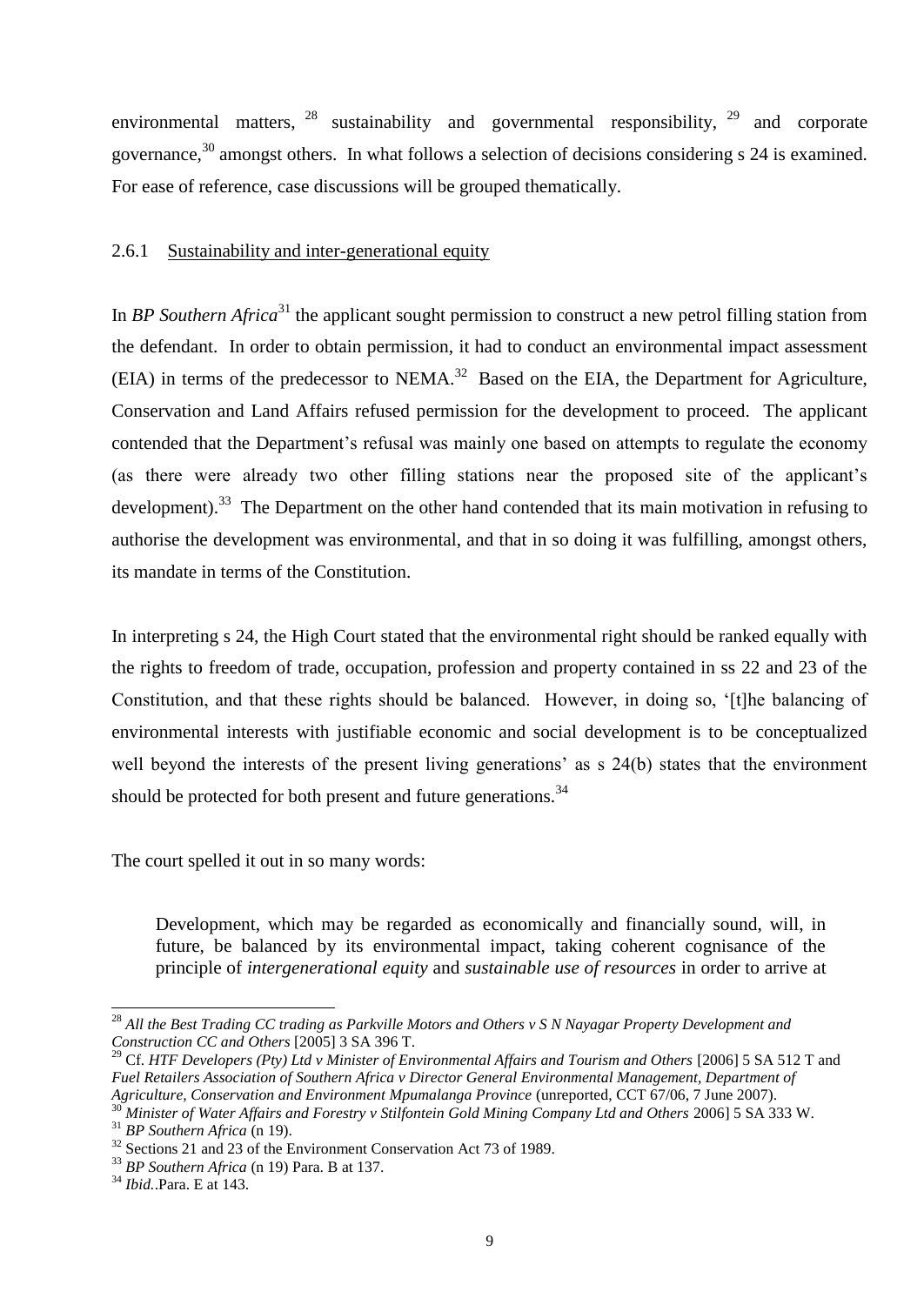an integrated management of the environment, sustainable development and socioeconomic concerns. By elevating the environment to a fundamental justiciable right, South Africa has irreversibly embarked on a road, which will lead to the goal of attaining a protected environment by an integrated approach, which takes into consideration, *inter alia*, socio-economic concerns and principles.<sup>35</sup>

In *In Re Kranspoort Community*<sup>36</sup> *(Kranspoort)* the South African Land Claims Court (tasked with the restitution of land expropriated from communities during the Apartheid rule), in its ruling restoring land to an applicant community, did so subject to certain conditions aimed at eliminating the risk of unsustainable depletion of renewable resources on the land, stating that such an interpretation of the Restitution of Land Rights Act 22 of 1994 "…"promotes the spirit purports and objects" of s 24(b) of the Constitution "and that such conditions would ensure equal access to the restored asset also by younger members of the community in the future'.<sup>37</sup>

## 2.6.2 Administrative law aspect of the right: the right to be heard

<span id="page-10-0"></span>Three years after the enactment of the Constitution, the South African Supreme Court of Appeal addressed an administrative issue related to s 24 in *Director: Mineral Development, Gauteng Region and SASOL Mining (Pty) Ltd v Save the Vaal Environment and Others*<sup>38</sup>(*Save the Vaal*).The oil company Sasol planned to expand coal mining activities next to the Vaal River, which provides water to the densely populated Johannesburg and its metropolitan surroundings. The respondents were a concerned citizens group. Before issuing a licence to Sasol, the Department of Minerals and Energy did not give the citizens" group an opportunity to raise their concerns about, *inter alia*, the possible destruction of a wetland; pollution; loss of water quality; decrease of property values; and the threat to flora and fauna posed by the proposed development.<sup>39</sup>

Amongst others, the appeal centred on the question whether interested and/or affected parties had a right to be heard by the licensing body (i.e. an administrative law question relating to the South African administrative law principle of *audi alteram partem*), as well as whether they had the right to

<sup>-</sup><sup>35</sup> *BP Southern Africa* (n 19) Paras. B-D at 144 (own emphasis). See however, *All the Best Trading CC trading as Parkville Motors and Others v SN Nayagar Property Development and Construction CC and Others* [2005] 3 SA 396 T where the High Court refused the applicants' reliance on S 24 in an attempt to halt the respondents from further developing their own filling stations – here the respondents' EIA permitted them to do so, and the Court found that the applicants were suing to protect their commercial interests without indicating that they needed to protect an interest of an environmental nature.

<sup>36</sup> *In Re Kranspoort Community*, [2000] 2 SA 124 LCC.

<sup>37</sup> *Ibid.*[36](#page-9-0) Para. 117, at 183.

<sup>38</sup> *Director: Mineral Development, Gauteng Region and SASOL Mining (Pty) Ltd v Save the Vaal Environment and Others* 1999 2 SA 709 SCA.

<sup>39</sup> *Ibid.* Para. 6 at 714-716.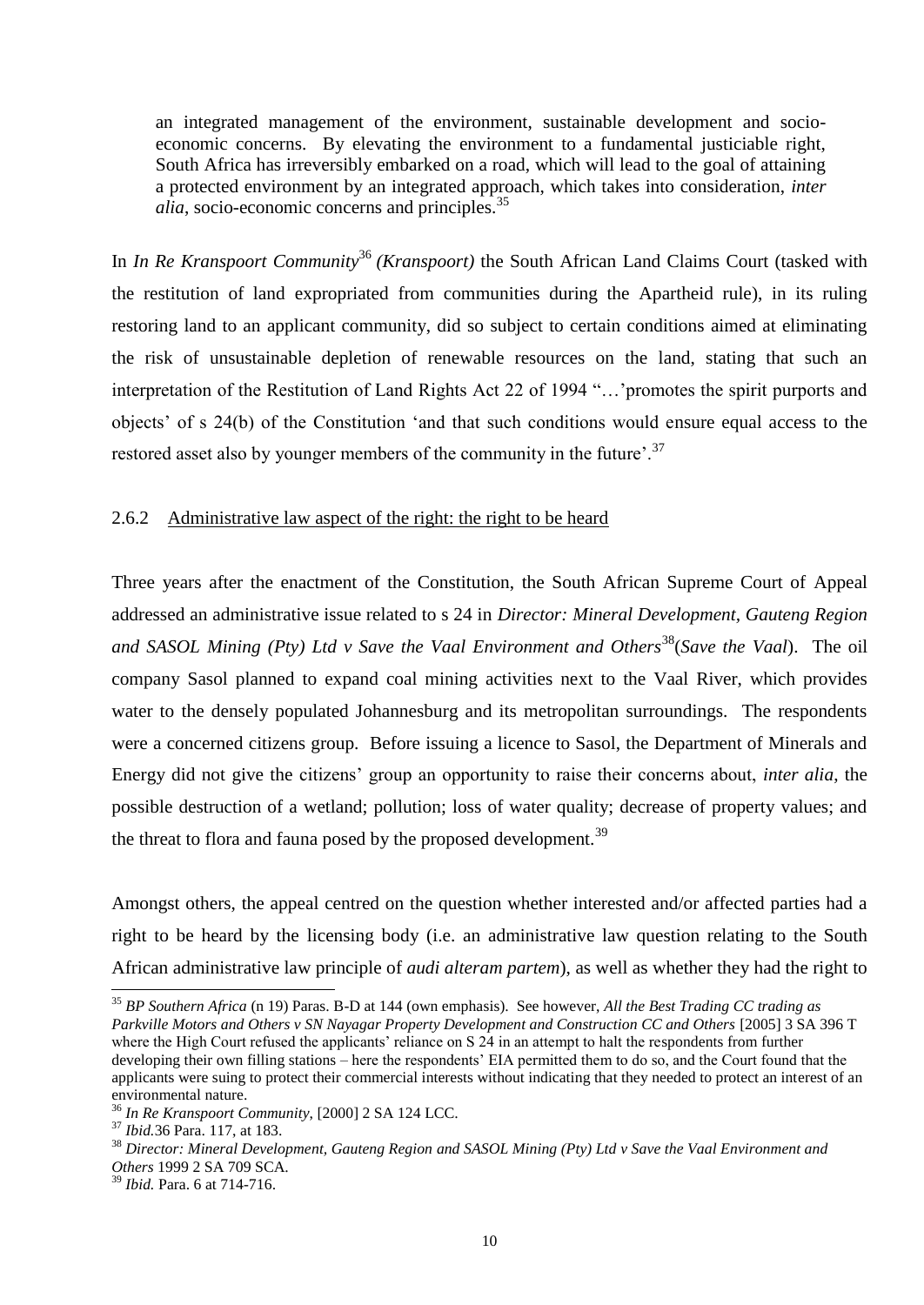raise environmental objections to the grant of the license.<sup>40</sup> The respondents contended that the constitutional entitlement to the environment contained in s 24 would be prejudiced by the grant of a licence by the Director. $41$  The court agreed with them, stating that:

<span id="page-11-0"></span>Our Constitution, by including environmental rights as fundamental, justiciable human rights, by necessary implication requires that environmental considerations be accorded appropriate recognition and respect in the administrative processes in our country. Together with the change in the ideological climate must also come a change in our legal and administrative approach to environmental concerns.<sup>42</sup>

It has to be pointed out that s 39 of the Constitution assures the right to just administrative action and that since 2000 the *Promotion of Administrative Justice Act*<sup>43</sup> (PAJA) has further fleshed out the right, leading to a proliferation of challenges to the decisions of environmental authorities.<sup>44</sup>

2.6.3 Scope of the right to environmental 'well-being'

In *Hichange Investments (Pty) Ltd v Cape Produce Company (Pty) Ltd t/a Pelts Products and Others*<sup>45</sup> (*Hichange*) the High Court examined the scope of the right to environmental 'well-being'. Hichange Investments was the owner of land adjacent to that of Cape Produce, whose tannery business produced a number of chemical waste products. At issue, *inter alia*, was the interpretation of s 28 of NEMA, which states:

Every person who causes…significant pollution or degradation of the environment must take reasonable measures to prevent such pollution or degradation from occurring, continuing or recurring, or, in so far as such harm to the environment is authorized by law or cannot reasonably be avoided or stopped, to minimize and rectify such pollution or degradation of the environment.

In interpreting the phrase "significant pollution" the court referred to s 24 of the Constitution and found that the right to well-being is relevant in the pollution context in that it encompasses a sense of

<sup>40</sup> *Save the Vaal* (n [38\)](#page-9-1) 714-716.

<sup>41</sup> *Ibid.* 716-717.

<sup>42</sup> *Ibid.* 719.

<sup>43</sup> *Promotion of Administrative Justice Act* 3 of 2000.

<sup>&</sup>lt;sup>44</sup> Cf. the following decisions by the Supreme Court of Appeal: *MEC for Agriculture v Sasol Oil (Pty) Ltd and Another* 2006 5 SA 483 SCA; *Oudekraal Estates (Pty) Ltd v City of Cape Town and Others* 2004 6 SA 222 SCA; *Foodcorp (Pty) v DDG, Department of Environmental Affairs and Tourism: Branch Marine and Coastal Management* 2006 2 SA 191 SCA; and the Constitutional Court decisions in *MEC: Department of Agriculture, Conservation and Environment and Another v HTF Developers (Pty) Ltd* 2008 2 SA 319 CC and *Bato Star Fishing (Pty) Ltd v Minister Environmental Affairs and Others* 2004 4 SA 490 CC.

<sup>45</sup> *Hichange Investments (Pty) Ltd v Cape Produce Company (Pty) Ltd t/a Pelts Products and Others* 2004 2 SA 393 E.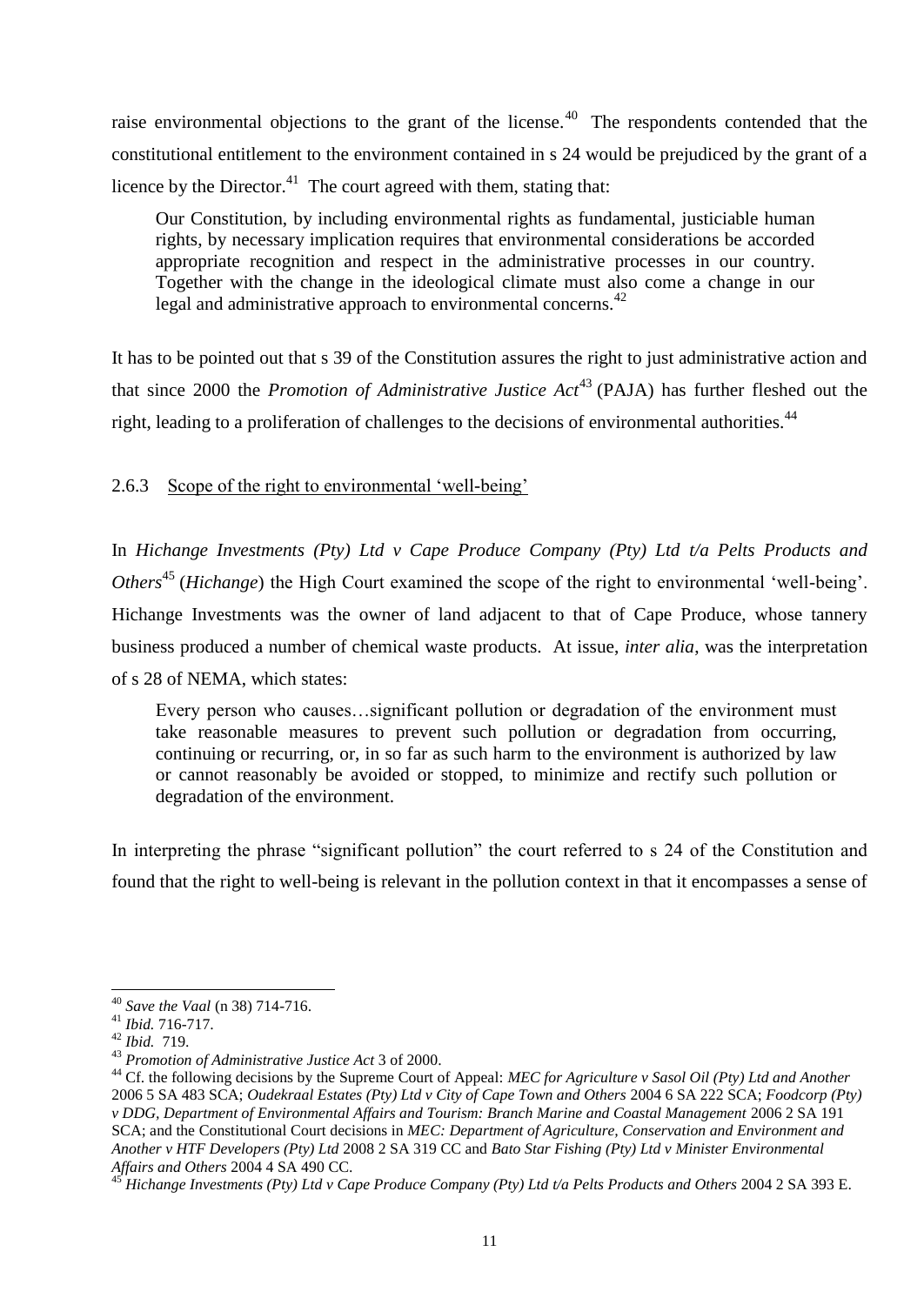environmental integrity which entails the idea that the environment ought to be used in a "morally responsible, considered and ethical manner.<sup>46</sup>

#### 2.6.4 Development and sustainable development

The importance of sustainability of development was also emphasised in *BP Southern Africa* and *Kranspoort* discussed above. But one of the most significant and far-reaching judgements on the environmental right and its contents was that of the Constitutional Court in *Fuel Retailers Association of Southern Africa v Director General Environmental Management, Department of Agriculture, Conservation and Environment Mpumalanga Province*<sup>47</sup> (*Fuel Retailers*).

The facts of *Fuel Retailers* are similar to those of *BP Southern Africa*. An environmental authority had granted a permit to a developer to build a new petrol station in an area where similar filling stations already existed. The applicant appealed against this decision, first to the High Court, then to the Supreme Court of Appeal. In both instances the appeal failed. The applicant then appealed to the Constitutional Court relying on the provisions of section 24(b)(iii) of the Constitution as well as sections 2 and 23 of NEMA. The Constitutional Court upheld the appeal on various grounds, including the fact that the relevant authority did not exercise its duty under NEMA to consider the impact of the proposed filling station on socio-economic conditions but instead effectively delegated the decision to the local authority, whose prior (purely town planning motivated) decision to rezone the relevant area was seen as sufficient consideration for the environmental authority.<sup>48</sup> The court added that regardless of what the applicant"s motive in raising an objection was (it seems trite that its primary motivation was to protect its own economic interests), valid legal objections were raised that had to be considered by both the environmental authority as well as the courts.

On the potential conflict of interests, be they economic, social or environmental, the court emphasised the balancing role of the notion of sustainable development:

> Our Constitution does not sanction a state of normative anarchy which may arise where potentially conflicting principles are juxtaposed. It requires those who enforce and implement the Constitution to find a balance between potentially conflicting principles. It is founded on the notion of proportionality which enables this balance to be achieved. Yet in other situations, it offers a principle that will

<sup>46</sup> *Hichange* (n [45\)](#page-10-0) 80.

<sup>47</sup> *Fuel Retailers Association of Southern Africa v Director General Environmental Management, Department of Agriculture, Conservation and Environment Mpumalanga Province* unreported, CCT 67/06, 7 June 2007, Para. 44. <sup>48</sup> *Ibid.* Para. 89.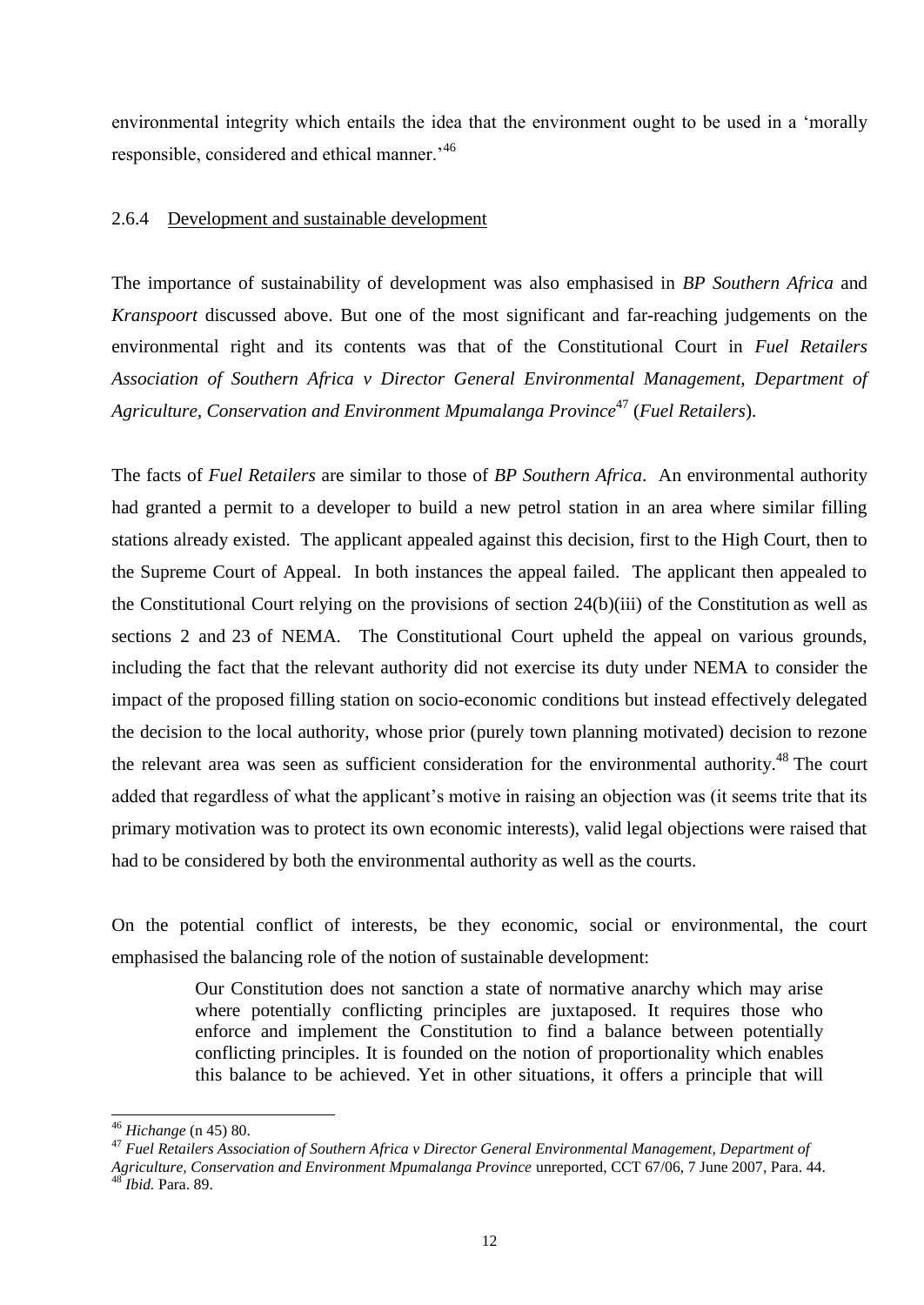facilitate the achievement of the balance. The principle that enables the environmental authorities to balance developmental needs and environmental concerns is *the principle of sustainable development*. 49

The Constitutional Court thereby confirmed the centrality of the notion of sustainable development. Of particular importance for a developing nation such as South Africa, is the question where environmental concerns should be ranked vis-à-vis developmental needs. Recognising the importance of economic and social development, the court took pains to point out that this is not an overriding aim: development cannot subsist upon a deteriorating environmental base, and promotion of development requires the protection of the environment. <sup>50</sup>

Furthermore, in an aside the court severely criticised government departments with failing to exercise due care in considering the environmental impact of this proposed development, and stated that proper exercise of the precautionary principle should have obliged them to do so.<sup>51</sup>

#### 2.6.5 Judicial activism?

In *Minister of Water Affairs and Forestry v Stilfontein Gold Mining Company Ltd and Others*<sup>52</sup> (*Stilfontein*) the Department of Water Affairs and Forestry ordered the respondents (the directors of a gold mining company) to follow certain directives in terms of s 19 of the National Water Act 36 of 1998 in mopping up their gold mining activities. Failure to do so would have led to severe pollution of water resources, damage to property and even, possibly, loss of life. The respondents failed to comply with the order, and the applicants lodged an urgent application to the High Court for an order declaring the mines in contempt of court.

<span id="page-13-0"></span>Shortly before the hearing was set to take place, all the directors of the respondent had resigned *en masse*. In terms of South African corporate law, a corporate entity such as a mining concern is a legal entity in its own right, with directors and shareholders separated from it by a "corporate veil". Resigning, therefore, would theoretically have absolved the directors from liability. The court, however, would have none of it and held that the directors "...cannot be allowed to merely walk away because it is convenient for themselves to do so'.<sup>53</sup>

<sup>49</sup> *Fuel Retailers* (n [47\)](#page-11-0) Para. 91 (own emphasis).

<sup>50</sup> *Ibid.* Para 44.

<sup>51</sup> *Ibid.* Para. 99.

<sup>52</sup> *Stilfontein* ([n 30\)](#page-8-0).

<sup>53</sup> *Ibid.* Para. 16.6.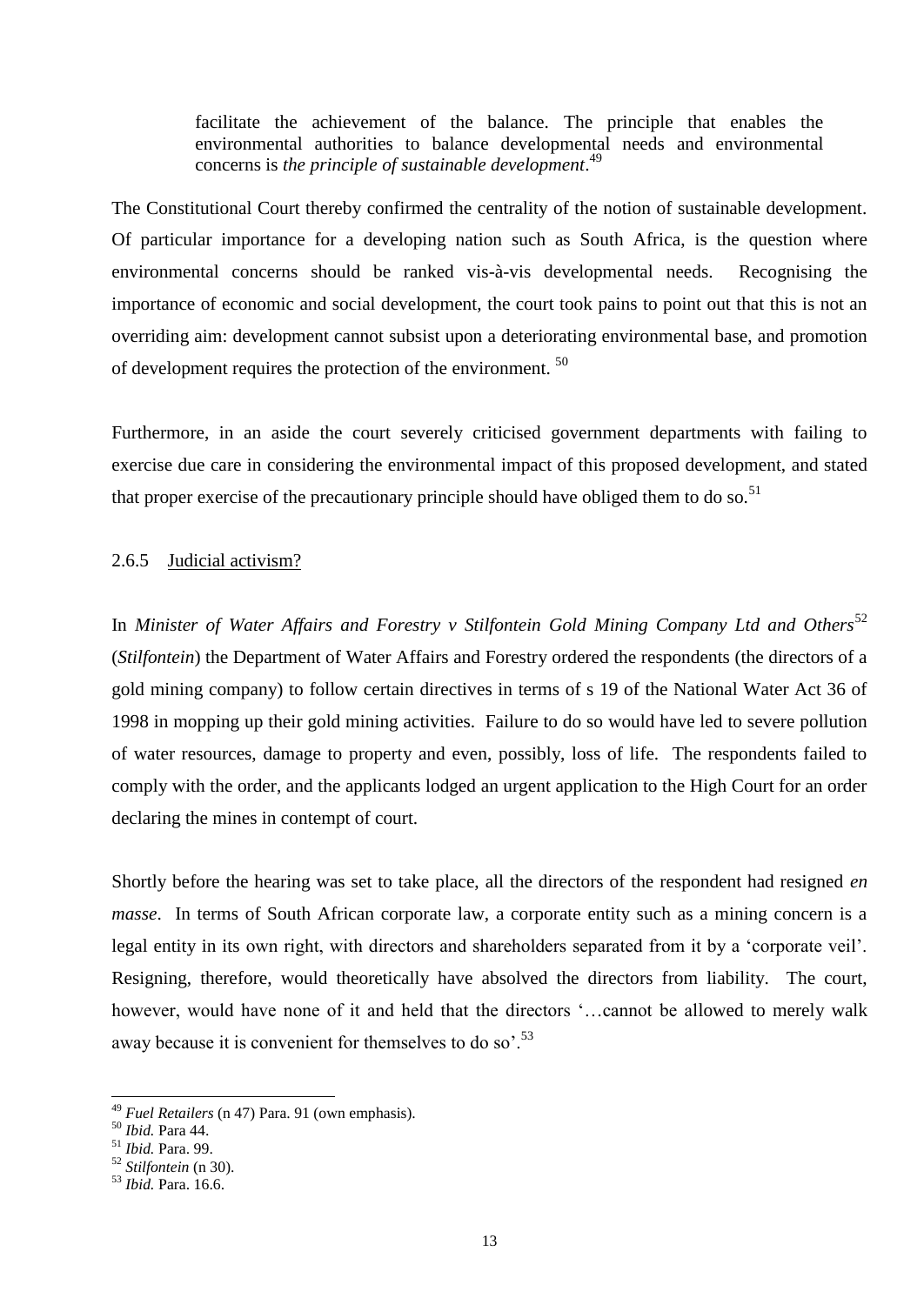The court found that, based on amongst others the environmental right contained in s 24, the respondents were to be held responsible. In coming to this conclusion, the court stated that:

Unless Courts are prepared to assist the State by providing suitable mechanisms for the enforcement of statutory obligations an impression will be created that mining companies are free to exploit the mineral resources of the country for the profit over the lifetime of the mine, thereafter they may simply walk away from their environmental obligations. This simply cannot be permitted in a constitutional democracy which recognizes the right of all citizens to be protected from the effects of pollution and degradation.<sup>54</sup>

(It is unfortunate, to say the least, that on appeal the Supreme Court of Appeal overturned this decision in *Kebble v Minister of Water Affairs*. 55)

A year after the High Court decision in *Stilfontein*, the Constitutional Court in *Fuel Retailers*<sup>56</sup> concluded that it is primarily the judiciary"s role to ensure that sustainability is reflected in environmental authorities' practices. Furthermore, it pointed out that this is a mandate placed upon courts by the Johannesburg Principles which were adopted by the Global Judges Symposium<sup>57</sup> at the World Summit on Sustainable Development in 2002.

It therefore seems that the courts' role as watchdog in environmental and/or sustainability issues is seen by the courts not as judicial activism, but rather as a judicial duty placed upon them by the Constitution and confirmed by the Johannesburg Principles mentioned above.

2.6.6 Balancing conflicting rights

In *Petro Props (Pty) Ltd v Barlow and Another* (*Petro Props*) <sup>58</sup> the respondent in her capacity as chairperson of an environmental NGO opposed the development of a petrol station on land owned by the applicant, due to its possible detrimental effects on a neighbouring wetland. To this end she launched a media campaign and held a number of public meetings. The applicant sought an interdict against her alleging unfair infringement on its right to use and enjoy its property. The respondent in her turn relied on the right to freedom of expression which is protected by s 16 of the Constitution, as well as the environmental right in s 24. Although the High Court upon evaluating the relevant

1

<sup>54</sup> *Stilfontein* ([n 30\)](#page-8-0)*.* Para. 16.9.

<sup>55</sup> *Kebble v Minister of Water Affairs* 2007 SCA 111. For a critique of this decision, see Kotzé 2009 p 589 - 590.

<sup>56</sup> *Fuel Retailers* (n [47\)](#page-11-0).

<sup>57</sup> United Nations Environment Programme – Division of Policy Development and Law, *Global Judges Symposium on Sustainable Development and the Role of Law* - The Johannesburg Principles on the Role of Law and Sustainable Development adopted at the Global Judges Symposium held in Johannesburg, South Africa on 18-20 August 2002, < http://www.unep.org/Law/Symposium/Principles.htm> accessed on 30 August 2009.

<sup>58</sup> *Petro Props (Pty) Ltd v Barlow and Another* 2006 (5) SA 150 WLD.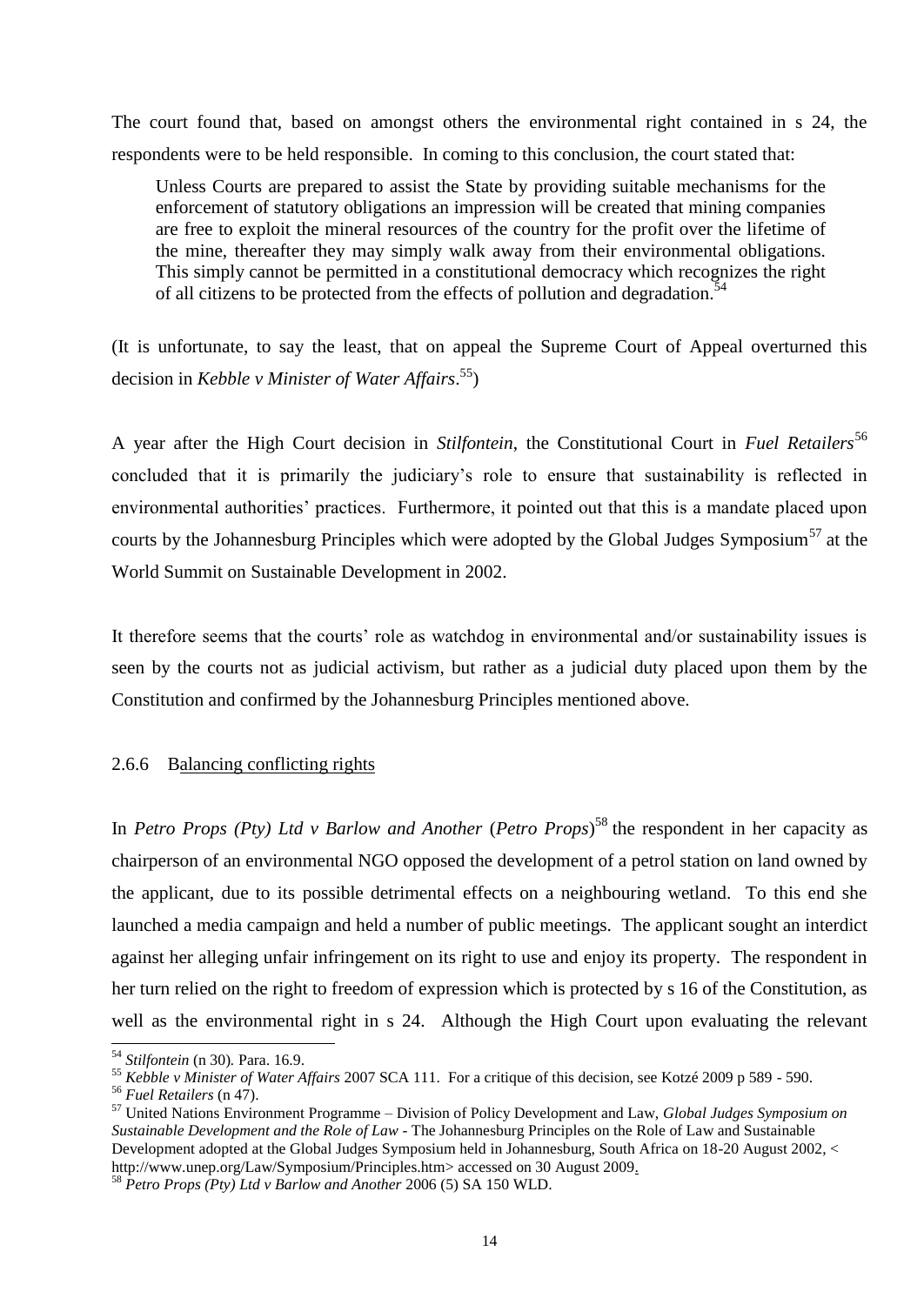competing fundamental rights in the case stated that in the context of this case, the environment right in section 24 is subsumed under a debate on freedom of expression,<sup>59</sup> it nevertheless found in favour of the respondent. Importantly, praising the selfless nature of the Respondent"s actions, the court stated that:

…it should be borne in mind that the Constitution does not only afford a shield to be resorted to passively and defensively. It also provides a sword, which groups like the Association can and should draw to empower their initiatives and interests. $60$ 

However, it seems that even the South African Constitutional Court is not above political expediency. In *Minister of Public Works and Others v Kyalami Ridge Environmental Association and Others* (*Kyalami*),<sup>61</sup> the Constitutional Court had to weigh up the environmental right against the right to access to housing, which is contained in s 26 of the Constitution. Residents of an area adjacent to government owned land in Kyalami objected to the resettlement of flood victims to a transit camp on the land based on the fact, inter alia, that the camp could pose significant environmental risks to the area. The court avoided directly addressing the conflict of the two constitutional rights and instead focused solely on interpreting NEMA, in terms of which it upheld the government's decision to establish the transit camp. This decision was criticised by commentators as it seemed that it had "…purposively misconstrued the enabling environmental regime to achieve a socially and politically satisfactory outcome.<sup>562</sup> It was also speculated that the decision was the result of judicial error.<sup>63</sup>

## **2.7 Summary**

From the above it is clear that the courts have addressed the environmental right on several occasions, and have thereby given body to the right. As stated by Ngcobo J in the Constitutional Court: "Courts … have a crucial role to play in the protection of the environment. When the need arises to intervene in order to protect the environment, they should not hesitate to do so.<sup>564</sup>

 $\overline{a}$ 

<sup>59</sup> *Petro Props* (n [58\)](#page-13-0) Para. 73.

<sup>60</sup> *Ibid.* Para. 55.

<sup>61</sup> *Minister of Public Works and Others v Kyalami Ridge Environmental Association and Others* 2001 (3) SA 1151 CC. <sup>62</sup> M A Kidd, "Greening the Judiciary" (2006) 3 *Potchefstroom Electronic Law Journal* 3

<sup>&</sup>lt;www.puk.ac.za/fakulteite/regte/per/issue06v3.html> accessed 26 August 2009.

 $^{63}$  See Kotzé and Paterson (n [10\)](#page-3-0) 578 and M A Kidd, 'The Constitutional Court's Dilution of NEMA: Minister of Public Works and Others v Kyalami Ridge Environmental Association and Another" (2001) 8 *South African Journal of Environmental Law and Practice* 119-127.

<sup>64</sup> *Fuel Retailers* (n [47\)](#page-11-0) Para. 104.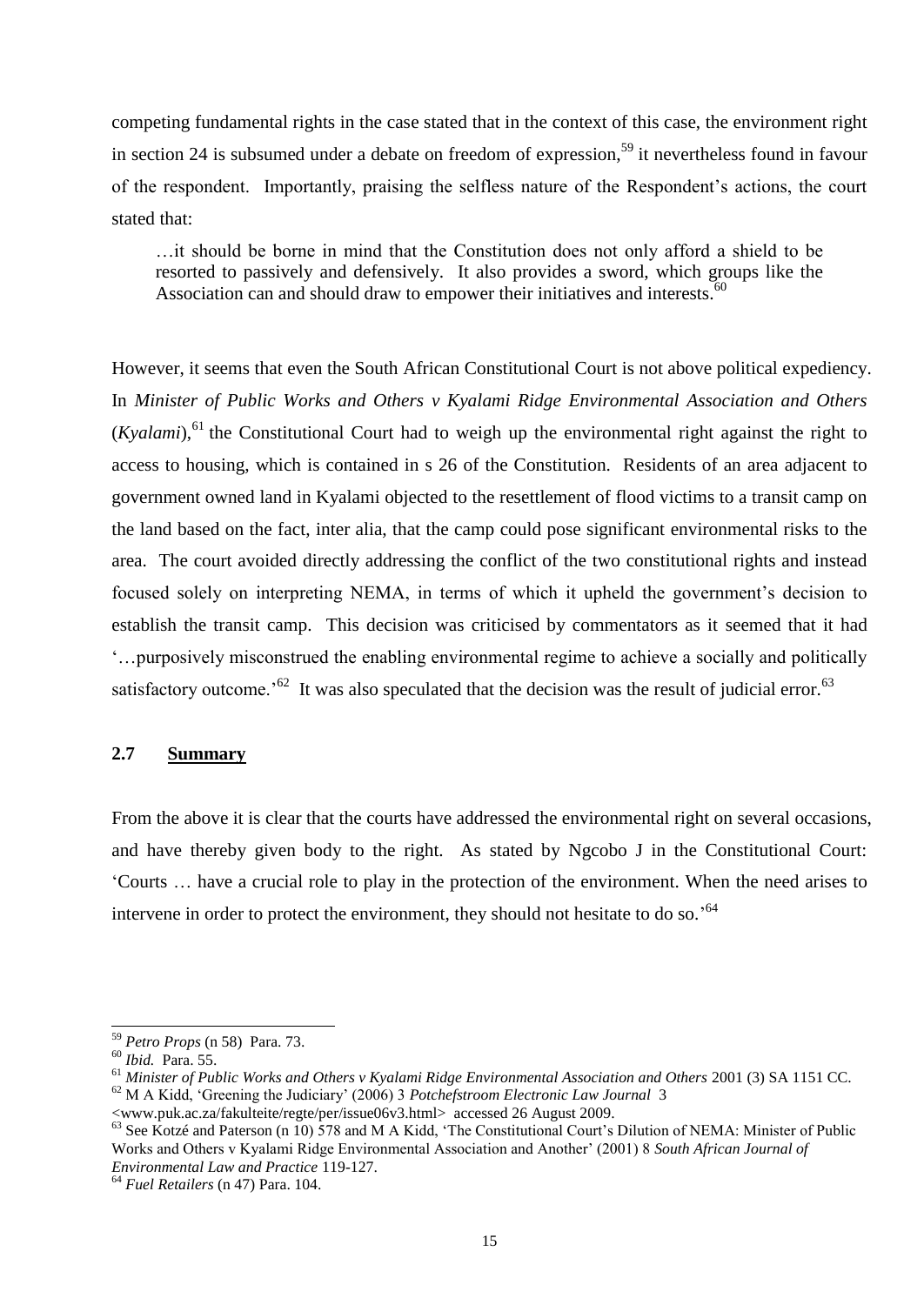But, are the South African courts going far enough? And are they always consistent in interpreting and enforcing what amounts to one of the most liberal constitutionally protected environmental rights in the world? Kotzé points out that, based mainly on the court"s reasoning in *Fuel Retailers*, it is to be expected that South African courts, who had in the past been reluctant to intervene in executive matters, may increasingly become directly involved "where environmental rights are not adequately protected and enforced by government.<sup>55</sup> It is submitted that this does not necessarily mean a blurring of the separation of powers in terms of the *trias politica* doctrine, but signals a shift to both judicial and executive adherence and submission to the supremacy of the Constitution.

On the other hand the role of the judiciary can be criticized. Feris points out that there are relatively few instances where the courts attempted a really in-depth conceptualisation of the right, and in some instances courts avoided addressing the matter at all.<sup>66</sup> The reason for this seems to be that the judiciary on occasion tend to resolve potentially constitutional matters on procedural rather than substantive grounds. $67$ 

<span id="page-16-0"></span>Nevertheless, given the relative youth of both the South African democracy and the constitutional right contained in its constitution, it is submitted that on balance the courts show a favourable disposition towards interpreting and enforcing s 24.

<span id="page-16-1"></span>Furthermore, it seems as if the South African government is increasingly taking environmental protection seriously. This was evidenced by the creation of a new South African Environmental Management Inspectorate (EMI). The EMI is a network of environmental enforcement officials from different government departments (national, provincial and municipal), created upon the amendment to NEMA on 1 May 2005, and tasked with monitoring compliance with and enforcing the EMI as well as related legislation.<sup>68</sup>

It is early yet to evaluate the possible impact of the replacement of Thabo Mbeki by Jacob Zuma as president of the RSA, but it may be taken as an encouraging sign that the new government, in its

-

<sup>67</sup> Kotzé and Paterson (n [10\)](#page-3-0) 579.

<sup>&</sup>lt;sup>65</sup> Kotzé and Paterson (n [10\)](#page-3-0) 311.

<sup>66</sup> Loretta Feris, "Constitutional Environmental Rights: An Under-Utilised Resource" (2008) 24(1) *SAJHR*, 29-49 at 30.

<sup>&</sup>lt;sup>68</sup> Department of Environmental Affairs and Tourism, 'Environmental Management Inspectorate'

<sup>&</sup>lt;http://emi.deat.gov.za/login/index.aspp?ReturnUrl=%2findex.aspp> accessed on 27 August 2009.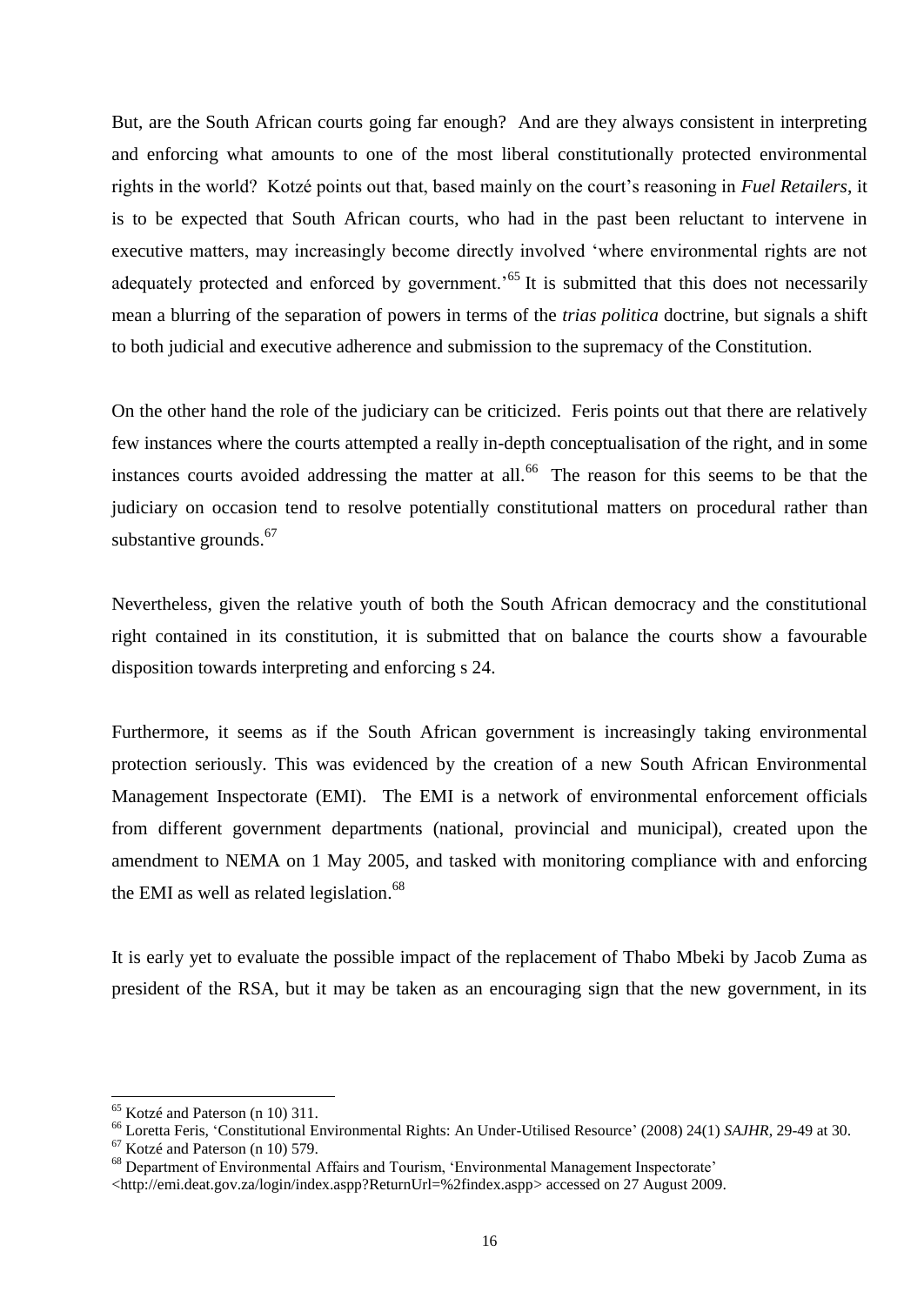Medium Term Strategic Framework (MTSF)<sup>69</sup> stated as strategic priority number nine the sustainable use and management of resources.<sup>70</sup> This is coupled with the next strategic priority, which is to build 'a developmental state including improvement of public services and strengthening democratic institutions, which in turn includes building partnership with society and strengthening democratic institutions'.<sup>71</sup>

# **SECTION B**

#### **3. THE NETHERLANDS**

#### **3.1 Introduction**

The Netherlands is a constitutional monarchy. Its political and judicial system is predicated on the separation of powers following the *trias politica* model, which includes the principle of legality. The idea that government action must be based on prior general rules laid down by a democratic legislature; that there must be independent judicial review of government activities; and that fundamental human rights must be recognised is considered to be a requirement for the rule of law.<sup>72</sup>

The Netherlands is a highly industrialized and densely populated country with the usual array of environmental issues this brings about.<sup>73</sup> In addition to this, the country is unique in that a large proportion (almost half) of its land mass lies below sea level, bringing about further environmental challenges. It is not surprising, therefore, that the Netherlands had a reputation for environmental activism, also in its judiciary.<sup>74</sup> But recently, it seems that this tradition is being seriously challenged. What is the status of environmental rights in the Netherlands today?

Chapter 1 of the Constitution of the Kingdom of the Netherlands 2002 sets out certain fundamental rights, including, in article 21, protection of the environment. However, despite the inclusion of *an*

<sup>69</sup> Minister in the Presidency: Planning, Republic of South Africa, July 2009 "A Framework to Guide Government"s Programme in the Electoral Mandate Period (2009 – 2014)" *Medium Term Strategic Framework* available at <http://www.info.gov.za/view/DownloadFileAction?id=103901> accessed on 14 August 2009.

<sup>70</sup> MTSF Strategic Priority 9: 38-39.

<sup>71</sup> MTSF Strategic Priority 10: 39.

<sup>72</sup> C A J M Kortmann and P P T Bovend"Eert, *Constitutional Law of the Netherlands: An Introduction* (Kluwer Law International, Amsterdam 2007) 30.

<sup>73</sup> See Jonathan M Verschuuren, "Chapter 1: The Netherlands" in Louis J Kotzé and Alexander R Paterson (eds), *The Role of the Judiciary in Environmental Governance: Comparative Perspectives* (Kluwer Law International BV: The Netherlands 2009) 56-57 for a concise summary of the major environmental issues facing the Netherlands today. <sup>74</sup> *Ibid.* 55.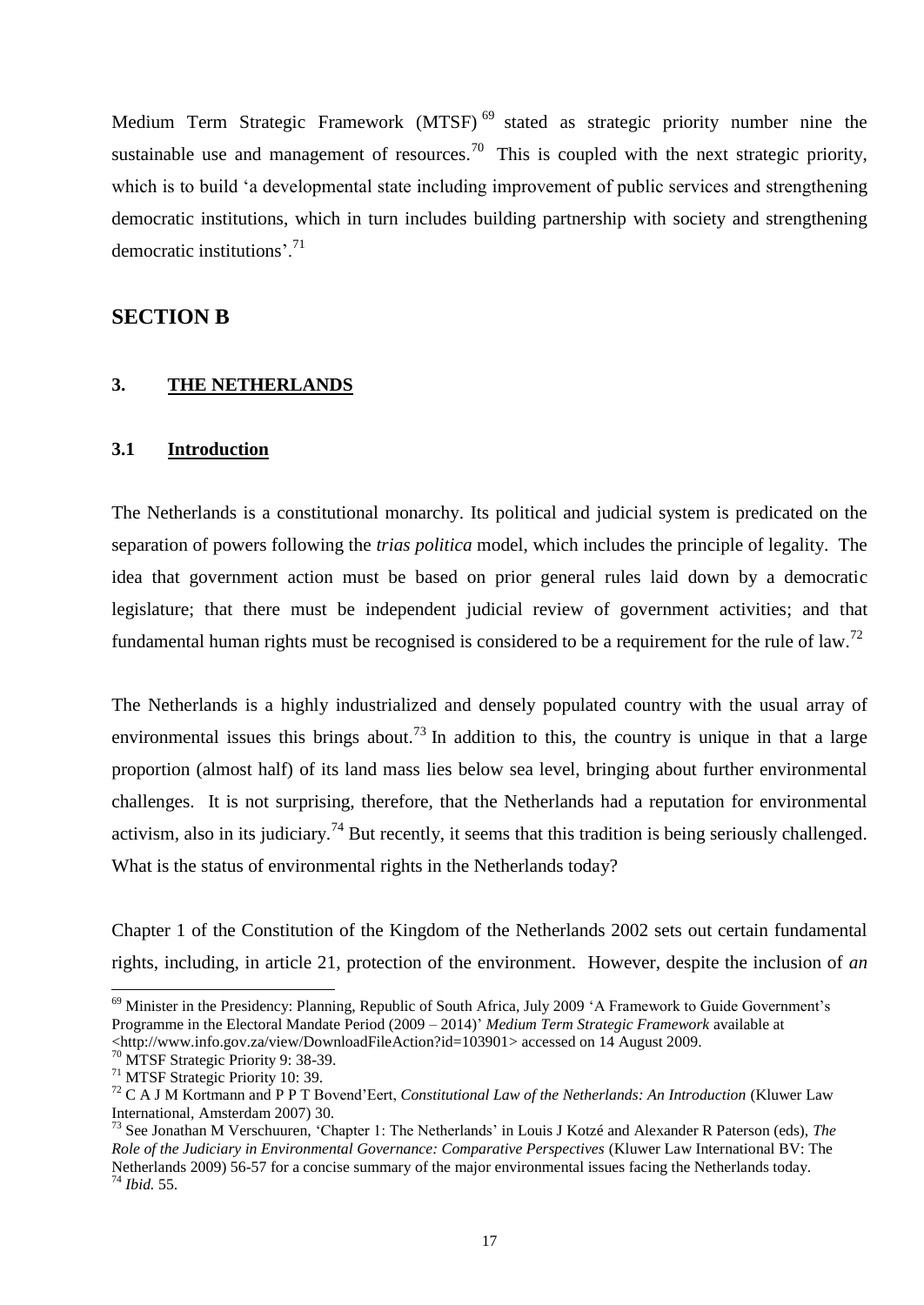environmental right under the chapeau of 'fundamental rights', the reality about the nature of this "fundamental" right seems to be somewhat different. May points out that some Western European countries have declined to elevate constitutional procedural rights into fundamental environmental rights and that courts in the Netherlands have in their turn declined to infer fundamental rights into constitutional provisions requiring sound environmental policy.<sup>75</sup>

What, then, is the status of article 21? Is it a case of form rather than substance, as far as justiciable environmental rights are concerned in the Netherlands?

## **3.2 Wording of the right**

Chapter 1, article 21 of the Dutch Constitution states: "It shall be the concern of the authorities to keep the country habitable and to protect and improve the environment."

The Dutch Ministry of Internal Affairs clarifies the Dutch interpretation of the difference between "classic" and "social" fundamental rigts: The former, such as the right to freedom of expression, is directly enforceable by the citizen and places a negative (non-intervening) duty on government. The latter, such as the environmental right, is characterised as entailing an active duty placed on government, with the other side of the coin being a "revendication" or expectation by citizens that such governmental duty will be carried out. Put another way, they can be viewed as 'instructienormen': '...instructions addressed to the public authorities to take certain action to promote the economic, social and cultural well-being of subjects.<sup>76</sup> Importantly, such "instructienormen" are not directly justiciable or enforceable by citizens.<sup>77</sup> This corresponds to the classification of first and second generation rights discussed above. It is trite that article 21 falls in the second category.

## **3.3 Application and ranking of the right**

 $^{75}$  May ([n 6\)](#page-1-0) 126.

<sup>76</sup> Kortmann and Bovend"Eert (n [72\)](#page-16-0) 59..

 $77$  Ministerie van Binnelandse  $\overline{Z}$ aken en Koninkrijksrelaties "Grondwet en Statuut: Grondrechten"

 $\langle$ http://www.minbzk.nl/onderwerpen/grondwet-en/grondwet-en-statuut/grondrechten> accessed 19 August 2009: 'Het gaat dan om instructienormen die niet juridisch rechtsreeks afdwingbaar zijn."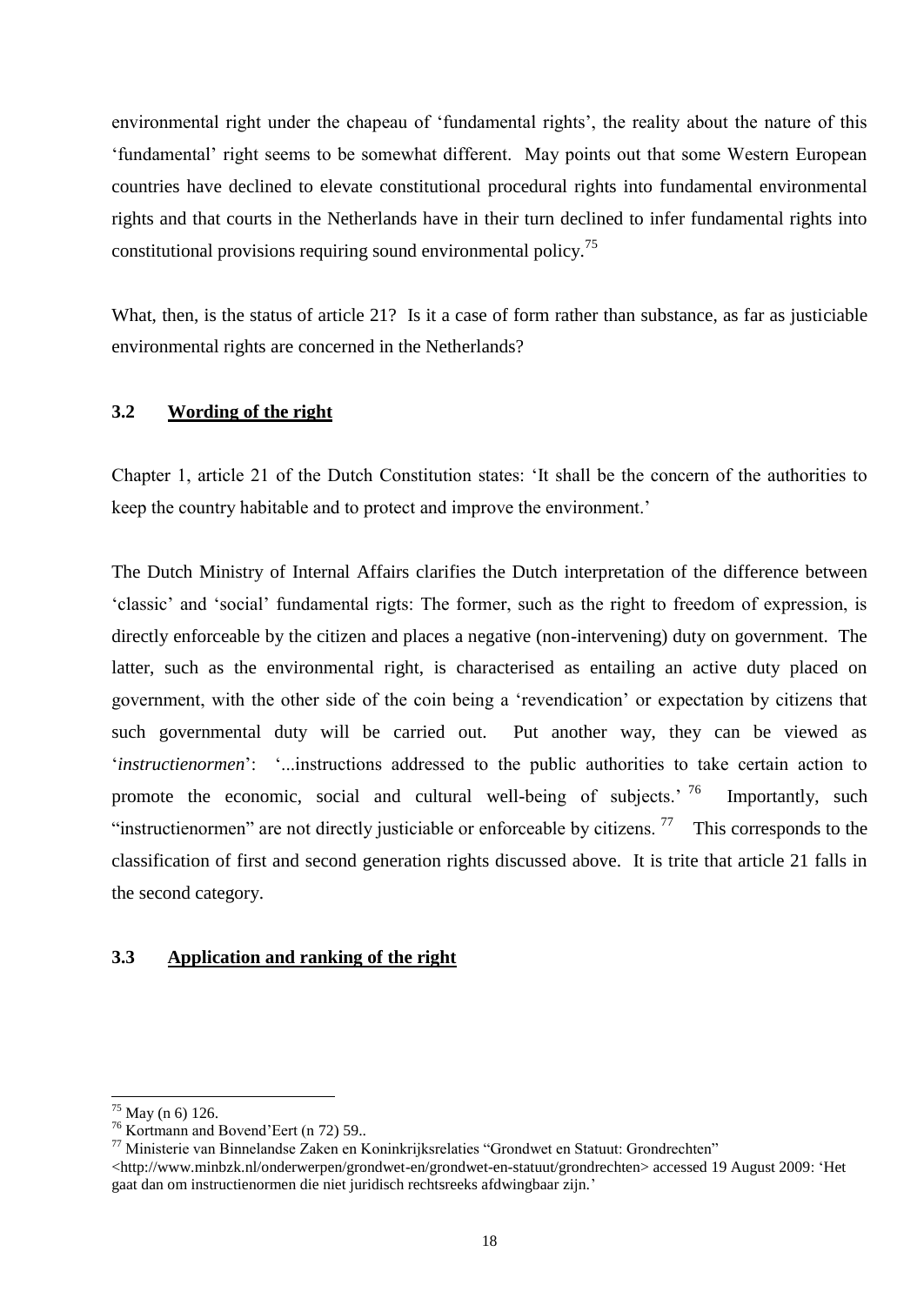Although four ministers<sup>78</sup> share responsibility for national environmental policy in the Netherlands, primary responsibility for environmental matters lays with the Minister for Housing, Spatial Planning and the Environment. At provincial and municipal level, administrative authorities implement environmental policies and laws. Because most environmental matters in the Netherlands fall within the scope of administrative law, most such cases are adjudicated by administrative sectors within the Dutch District Courts, with possible appeals going to the Administrative Law Division of the Council of State. Environmental issues can also be addressed in the civil or criminal courts such as the District Courts, the Courts of Appeal and the Supreme Court (except for criminal matters.)<sup>79</sup>

## **3.4 Legislation enacted to give form and content to the right**

<span id="page-19-0"></span>Article 21 tasks the government with the duty to care for the protection and improvement of the environment, a task which it has so far fulfilled mainly by enacting legislation. Legislation in this sense includes also delegated legislation both at the level of central government (ministerial ordinances) and regulation by decentralized bodies. Furthermore, EU law exercises a heavy influence. The most important environmental statute is the Environmental Management Act  $(EMA)^{80}$  supplemented by a range of sectoral Acts, such as for example the Air Pollution Act.<sup>81</sup> At present, therefore, various Acts govern an environmental permit system – this is foreseen to be consolidated to a "one stop shop" regime when the Environmental Law (General Provision) Act and the Water Act come into effect.<sup>82</sup>

## **3.5 Limiting access to environmental justice**

Of course, having robust statutory environmental protection becomes meaningless when prospective litigants are effectively denied standing through a plethora of procedural and jurisdictional hurdles – and this seems to be the emerging trend in recent years in the Netherlands.

#### 3.5.1 Legislative changes and the demise of the environmental *actio popularis*

1

<sup>&</sup>lt;sup>78</sup> The Minister of Transport, Public Works and Water Management; the Minister of Agriculture, Nature and Food Quality; the Minister of Economic Affairs, and the Minister of Housing, Spatial Planning and the Environment. Verschuuren (n [73\)](#page-16-1) 59.

<sup>80</sup> Environmental Management Act [*Wet milieubeheer*] 13 June 1979.

<sup>81</sup> Air Pollution Act [*Wet luchtverontreiniging*] 26 November 1970.

<sup>82</sup> Verschuuren (n [73\)](#page-16-1) 58-59.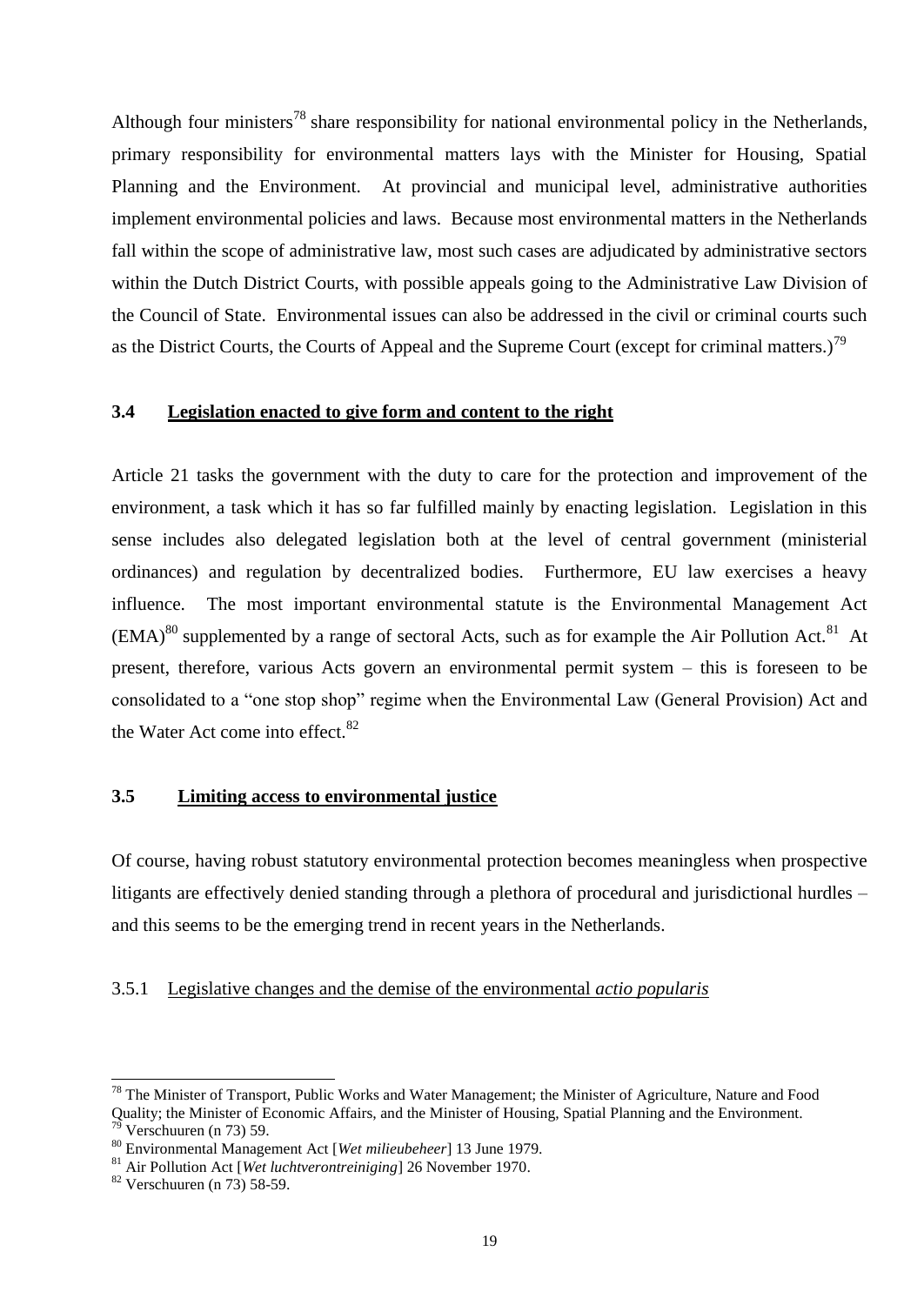Verschuuren shows how, since 2005, two developments have led to the narrowing of access to environmental justice. The first development relates to procedural aspects. Before 2005, administrative actions impacting on the environment (mostly decisions about granting permits) were subject to a special procedure called the "extensive public preparation procedure", while others were taken under the "public preparation procedure". These have now been integrated into one procedure called the "uniform public preparation procedure". This has significantly limited access to courts in environmental matters. <sup>83</sup> The second development was the abolition of the Dutch environmental *actio popularis*.

The General Administrative Law Act<sup>84</sup> (GALA) provides procedural rules for administrative law, which is the area of law under which most environmental matters fall to be adjudicated in the Netherlands.<sup>85</sup> Until 2005, access to adjudication in this area was very broad: there existed an indirect *actio popularis* in Dutch environmental law in procedures against environmental permits. In practice, *anyone* could bring an action against the granting of an environmental permit.<sup>86</sup> More specifically, as long as a person, group, or NGO had entered the decision-making process relating to the permit, they also had a right to subsequently go to court, provided they objected on the grounds put forward by them in the decision-making process.<sup>87</sup> In 2005, the EMA was amended<sup>88</sup> restricting this – in effect, after 25 years" existence, the *actio popularis* was thereby abolished. This was the result mainly of a fierce political debate in which it was argued that environmental NGOs and citizens had too much power in environmental decision-making, often hampering governmental attempts to stimulate the economy.<sup>89</sup>

The procedure regulating locus standi in administrative tribunals now operates like this: A uniform public preparation procedure regulates the decision-making process on applications for all environmental permits. Article 8.1 of the EMA forbids setting up, operating or changing installations that might have adverse effects on the environment, unless one has a permit to do so issued by the competent authority. At the decision-making stage, anyone can object to the grant of such a permit. However (after the 2005 amendment of the GALA), at later stages this is not the case.

 $\overline{a}$ 

 $83$  Verschuuren (n [73\)](#page-16-1) 60.

<sup>84</sup> General Administrative Law Act [*Algemene Wet Bestuursrecht*] 4 June 1992.

<sup>85</sup> See T Buck, "European Methods of Administrative Law Redress: Netherlands, Norway and Germany" (2004) *DCA Research Series 2/04* 5-15 for a detailed explanation of the procedural rules of GALA.

<sup>&</sup>lt;sup>86</sup> Hanna Tolsma, Kars de Graaf and Jan Jans, 'The Rise and Fall of Access to Justice in the Netherlands' (2009) 21(2) *JEL* 309; 311.

 $87$  Verschuuren (n [73\)](#page-16-1) 61.

<sup>88</sup> *Staatsblad* [Bulletin of Acts] 2005, 282.

<sup>89</sup> Tolsma *et al* (n [86\)](#page-19-0) 310.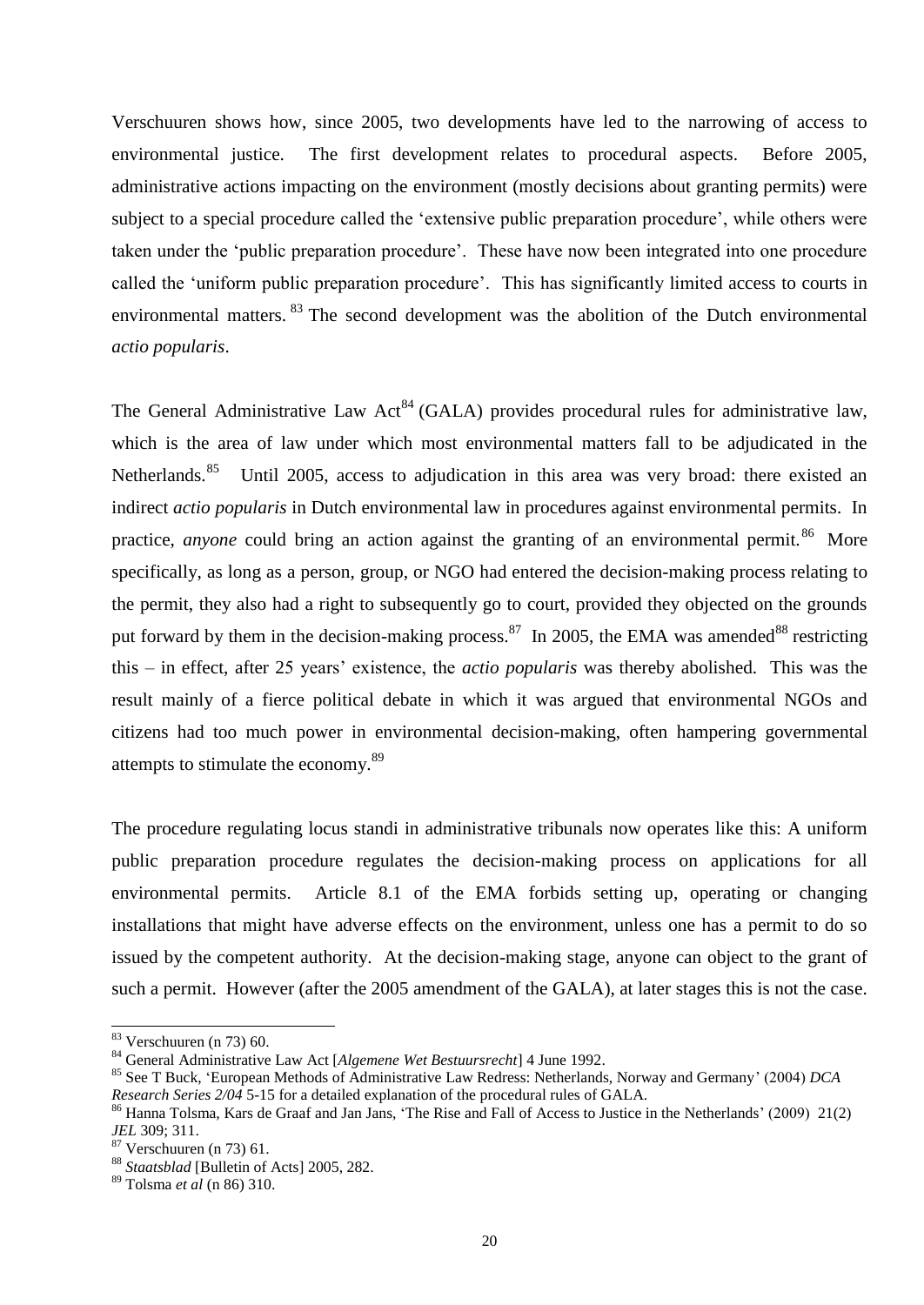Once the uniform public participation procedure has been completed, the matter can be appealed to the Administrative Law Division of the Council of State (directly, without having to object to the relevant administrative authority first). However, this right is reserved for *interested parties* only.<sup>90</sup> 'Interested parties' are defined as '...those people that can show a special interest in the decision.'<sup>91</sup>

The obvious question here is: Who exactly would be an "interested party"? Is it only the company applying for the permit, the relevant authority, and people near the proposed site of the business? Or could it be interpreted wider? Article 1:2 of GALA states that an interested party means the person whose interest is directly affected by an order. Subsection 3 of article 1:2 further states, regarding legal persons: "...their interests are deemed to include the general and collective interests which they specially represent in accordance with their objectives and as evidenced by their actual activities.'

In general, case law shows that courts leaned towards favouring NGOs in interpreting this clause.<sup>92</sup> In other words, until recently it has been presumed in the Netherlands that environmental NGOs do have an interest that would qualify them as 'interested parties'. However it is worrying to note that it was suggested in the Dutch Parliament that this presumption should be dropped.<sup>93</sup> The courts seem willing to comply: on 1 October 2008 the Judicial Jurisdiction Division of the Council of State [*Afdeling Bestuursrecht, Raad van Staaten*] ruled *against* the admissibility of an environmental NGO in terms of s 1:2(3). <sup>94</sup> (For a more detailed discussion of this ruling see 5.3 below.) Thus the tendency in the Netherlands seems to be a political (and juridical) consensus that the role of environmental interest groups should be decreased.<sup>95</sup>

It therefore seems that access to environmental justice is being curtailed (or at the very least there is a serious attempt by the legislature to try and do this) by narrowing the criteria for standing. It must also be noted that there is yet a further way in which access is being limited, namely by severely curtailing the number of decisions against which appeal is possible at all. Verschuuren points out that:

 $\overline{a}$ 

 $90$  Two other procedures that used to be open to anyone were also restricted to 'interested parties' after the 2005 amendment, namely the right to request to update or withdraw the permit, when that was necessary to protect the environment (Art. 8.22 EMA), as well as the right to request enforcing measures from an administrative body when it was felt that it was remiss in doing so (Art. 18.14 EMA). <sup>91</sup> Veschuuren (n [73\)](#page-16-1) 60.

<sup>92</sup> *Ibid.* 64.

<sup>&</sup>lt;sup>93</sup> *Ibid.*. See also the records of the Dutch Lower House II 2007/08, 21 200, nr 19.

<sup>94</sup> *Stichting Openbare Ruimte v College van Gedeputeerde Staten van Gelderland* ABRvS 1 October 2008.

<sup>95</sup> Tolsma *et al* (n [86\)](#page-19-0) 310.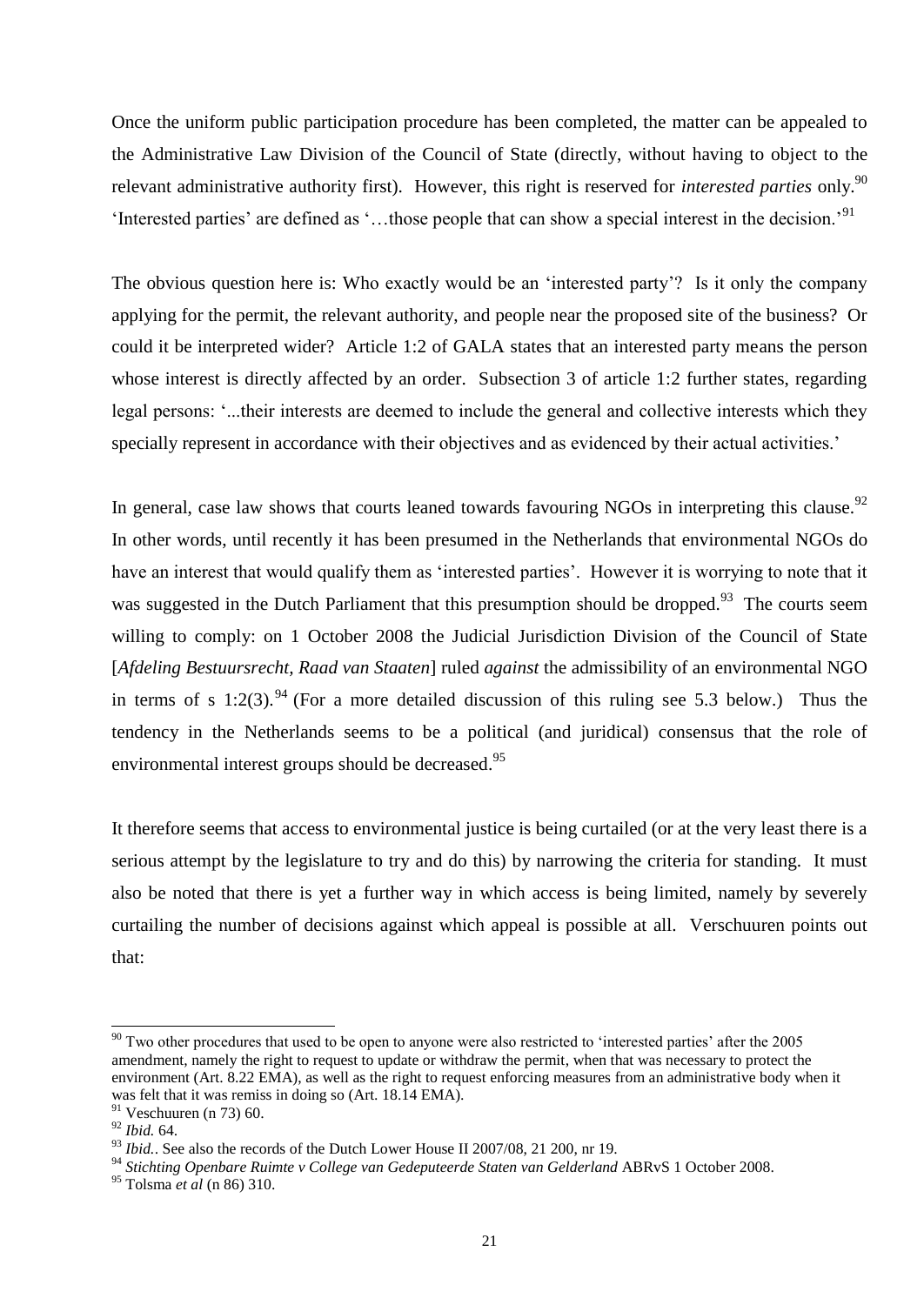[t]hese [environmental decisions which cannot be appealed] include all forms of legislation, including orders in council, ministerial orders and also national environmental policy plans…in many cases environmental permits have been replaced by general rules for certain categories of installations, laid down in orders in council (*75% of all installations no longer need a permit*)…[Therefore] this can be criticised from the point of view of access to justice.<sup>96</sup>

This limiting of access to adjudication has been criticised on a variety of grounds, not least that it may well be contrary to the implementation of the Aarhus Convention on Access to Information, Public Participation in Decision-Making and Access to Justice in Environmental Matters (Aarhus Convention), which aims at improving access to environmental justice, and which the Netherlands had ratified through approval in February 2008.<sup>97</sup> As far as limiting access of environmental NGOs (as has been called for in the Dutch parliament), this would probably be contrary to the Aarhus Convention itself as well as the EU Directive implementing the Aarhus Convention, which states that environmental NGOs are considered to have an interest in environmental matters.<sup>98</sup>

Granted, there is always access under the law of tort for individuals whose interests were injured, as well as for NGOs in terms of the Dutch Civil Code, art. 3.305a. However, a major drawback for this route is the prohibitive costs of proceedings before a Dutch civil court, coupled with the spectre of an adverse costs order for the losing party.

## 3.5.2 Significant changes in the political climate

It is not surprising, given the above, that the number of cases before the Administrative Law Division of the Council of State has declined.<sup>99</sup> In many instances, it is simply not possible any more to approach this court, with its relatively fast, cheap and simple procedure. At a stroke (as explained in par 3.4.1 above), by taking environmental decision-making away from local authorities and making it a national directive-driven imperative, no appeal is possible against 75% of all installations.

 $\overline{a}$ <sup>96</sup> Veschuuren (n [73\)](#page-16-1) 65 – own emphasis.

 $97$  United Nations Economic Commission for Europe website on the Aarhus Convention,

<sup>&</sup>lt;http://www.unece.org/env/pp/prtr.htm> accessed on 19 August 2009.

<sup>&</sup>lt;sup>98</sup> Council Directive 2003/35/EC providing for Public Participation in Respect of the Drawing up of Certain Plans and Programmes relating to the Environment and Amending with Regard to Public Participation and Access to Justice Council Directives 85/337/EEC and 96/61/EC, OJ L156/17, 2003.

 $99$  See Veschuuren (n [73\)](#page-16-1) 69 and the revealing figures in the annual reports of the Council of State, Raad van State, "Council of State: Advisory Body and Administrative Court", obtainable at <www.raadvanstate.nl>, accessed 26 August 2009.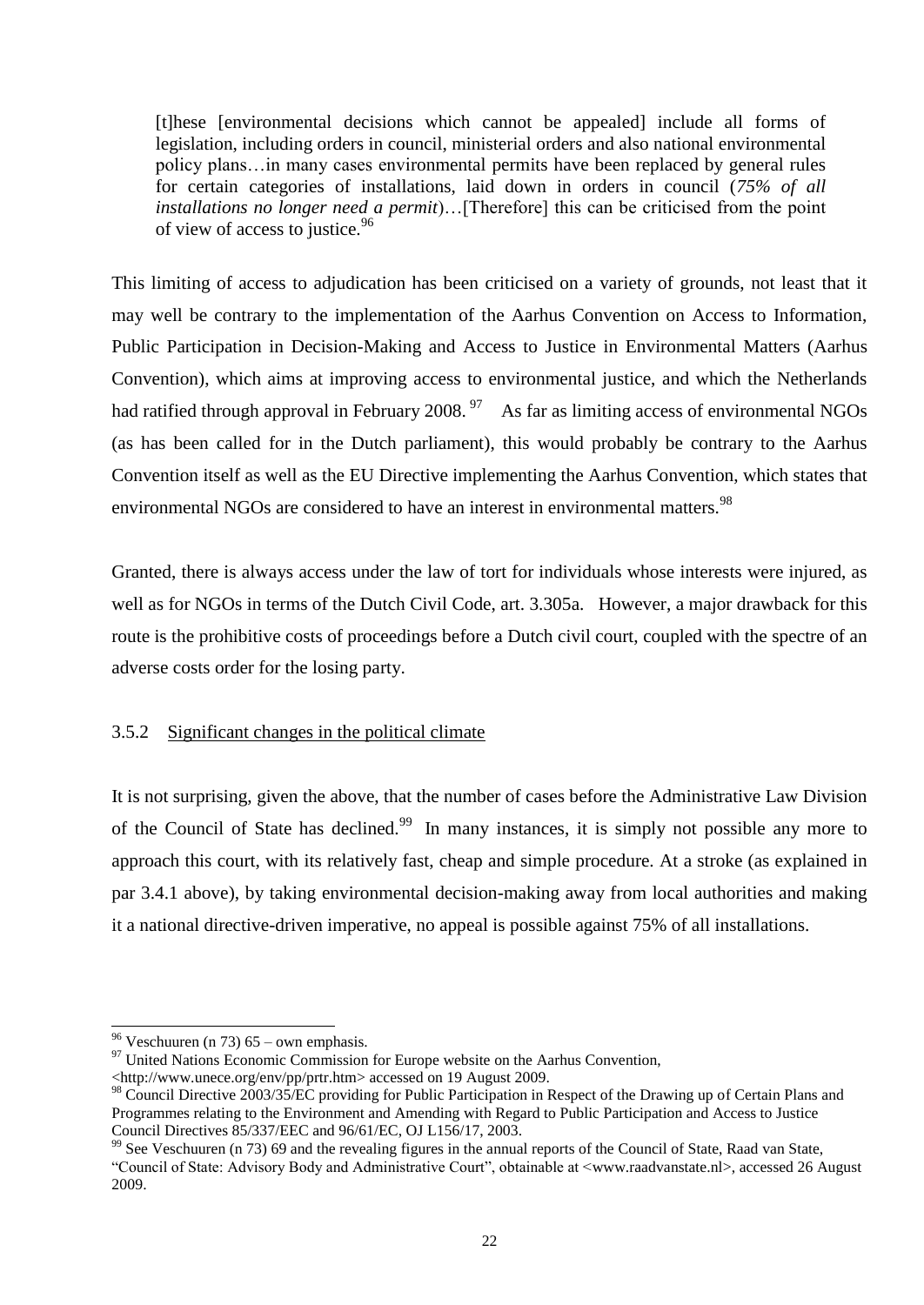On top of that, two other issues may have influenced the decline in environmental cases.<sup>100</sup> The first setback occurred when an employee of the *Vereniging Milieuoffensief*, up to then a very active and effective environmental NGO, assassinated Pim Fortuyn, the leader of a right-wing political party. This led to the virtual halt of all the *Vereniging Milieuoffensief*"s legal activities since. The second setback is the realization by NGOs that court victories in environmental matters are often pyrrhic: More often than not, the grant of a permit is set aside by the court on mere technical terms. The applicant then rectifies the technical aspect of its application and the development goes ahead anyway.<sup>101</sup>

#### **3.6 Case law dealing with environmental rights**

In the Netherlands with its mainly civil law tradition, the significance of case law of course differs from that in a common law system such as is followed in South Africa. Nevertheless, case law (*jurisprudentie*) is recognised as an important source of Dutch constitutional law. It is also important to note that by acceding to the Treaty of Rome, the Netherlands has recognized the legal authority of the European Court of Human Rights (ECtHR) and therewith the right of individual petition. Increasingly the judgements of the ECtHR have required adjustments of Dutch law, including constitutional law. <sup>102</sup> . 103 For this reason court findings from national as well as European courts will be looked at, but restricted to only a few landmark cases.

# 3.6.1 Administrative Law Case on EU Habitats Directive (*Cricetus cricetus*) 104

Around the turn of the century an important case relating to environmental governance came before the Dutch courts. A combination of citizens" groups and environmental NGOs opposed the proposed development of land comprising the habitat of a protected hamster species in terms of EU conservation law.<sup>105</sup> It was decided by the Administrative Law Division of the Council of State that the competent authorities in the Netherlands had not, as required by the EU directives, rightfully applied the relevant derogation clauses in that they failed to demonstrate: (1) that there were

 $\overline{a}$ 

 $100$  Veschuuren (n [73\)](#page-16-1) 69.

<sup>&</sup>lt;sup>101</sup> Veschuuren (n 73) 71 notes that approximately 70% of environmental cases won in the administrative courts were won on formal grounds.

<sup>&</sup>lt;sup>102</sup> Kortmann and Bovend'Eert (n [72\)](#page-16-0) 33.

<sup>103</sup> *Ibid.*.

<sup>&</sup>lt;sup>104</sup> Case LJN: AA9523, Raad van State, ('cricetus cricetus') available at < http://zoeken.rechtspraak.nl/ResultPage.aspx>, accessed 28 August 2009.

<sup>&</sup>lt;sup>105</sup> Council Directive 79/ 409/EEC of 2 April 1979 on the protection of wild birds and their habitat; Council Directive 92/43/EEC of 21 May 1992 on the conservation of natural habitats and of wild fauna and flora.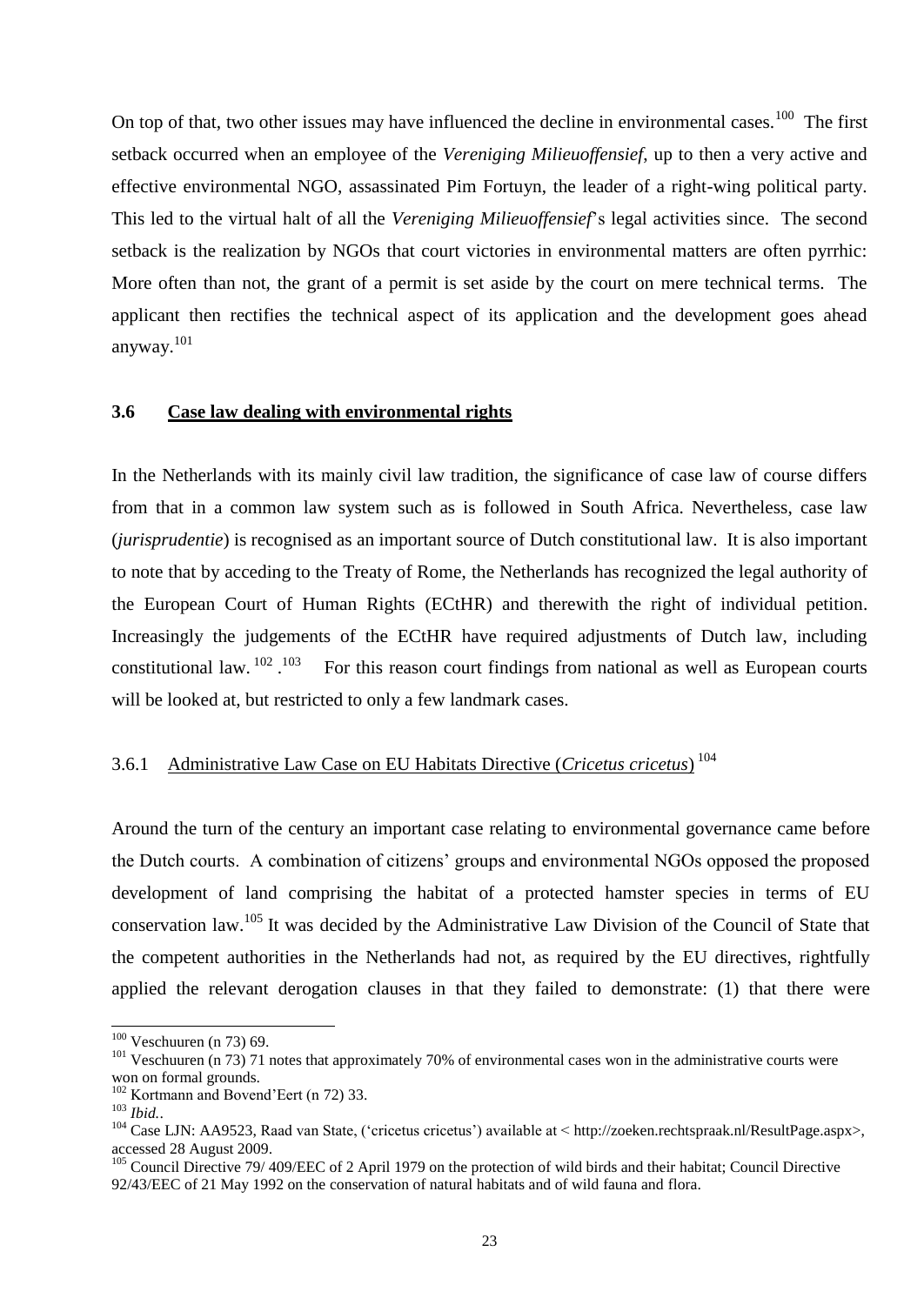satisfactory alternatives (to destroying the habitat of the protected species); (2) that the derogation was not detrimental to the maintenance of the populations of the species at a favourable conservation status in their natural range; (3) and that the derogation was necessary for an imperative reason of overriding public interest (the employment data relied on was dated, for example.)<sup>106</sup>

This case, and its successors in the District, Court of Appeal and Supreme Court, had an enormous impact on all types of development projects throughout the country, making it clear that EU directives such as these had to be carefully applied when making environmental developmental decisions.<sup>107</sup>

#### 3.6.2 Civil Law Case on EU Nitrates Directive

Commencing in the early 1990s, the Dutch authorities were embroiled in a dispute concerned the non-implementation by the Dutch government of the European Directive concerning the Protection of Waters against Pollution Caused by Nitrates from Agricultural Sources (Nitrates Directive).<sup>108</sup> After requests by the European Commission as well as national environmental NGOs directed to the government to implement the directive was ignored, Dutch NGOs filed a lawsuit in 1999 against the government for not having implemented the Nitrates Directive. Their suit was successful in the District Court,  $^{109}$  but on appeal was overturned in the Court of Appeal.  $^{110}$  Among others,  $^{111}$  the court agreed with the State's argument that implementing the Directive would have necessitated an amendment of a national statute (the *Animal Manure Act*<sup>112</sup>) or the enactment of new legislation. Strictly following the separation of powers doctrine, the Court stated that this was therefore a matter for the government to decide and not for the Courts. Upon referral by the NGOs, the Dutch Supreme Court agreed with the Appeal Court's interpretation.<sup>113</sup>

<sup>106</sup> *Cricetus cricetus* (n ) paras. 2.7.4 and 2.7.5.

<sup>107</sup> Veschuuren (n [73\)](#page-16-1) 73.

<sup>&</sup>lt;sup>108</sup> European Commission Directive 1991 91/676/EEC concerning the Protection of Waters against Pollution Caused by Nitrates from Agricultural Sources OJ L 375/1.

<sup>109</sup> District Court The Hague, 24 November 1999 (2000) 27 *Milieu en Recht* 63-67.

<sup>110</sup> Court of Appeal The Hague, 2 August 2001, (2001) *Milieu en Recht*, 258-261.

<sup>&</sup>lt;sup>111</sup> The decision also gave a highly criticized pronunciation on the direct effect of EC Directives in Dutch law. See Verschuuren's analysis (n ) 72-75.

<sup>&</sup>lt;sup>112</sup> 27 November 1986.

<sup>113</sup> Netherlands Supreme Court, 21 March 2003, (2003) *Milieu en Recht*, 314-315.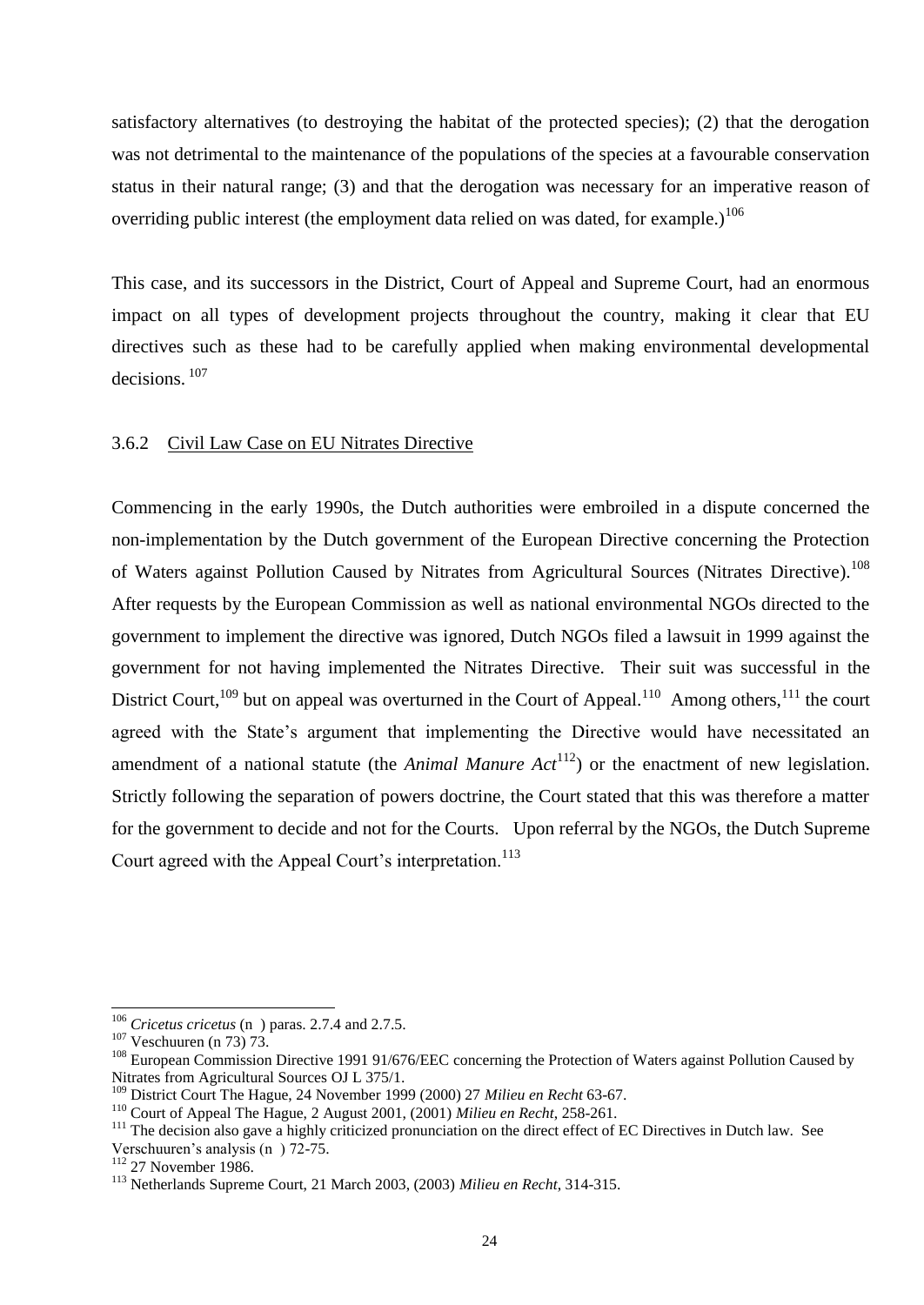This decision provides proof for the contention that administrative as well as civil courts in the Netherlands "…tend to only marginally test government decisions, leaving them as much room as possible, within the limits of the law, to set their own policies.<sup>114</sup>

Subsequently, in 2003, the European Court of Justice (ECJ) condemned the Netherlands for its nonimplementation of the Nitrates Directive.<sup>115</sup>

## 3.6.3 Standing of NGOs: Article 2:1(3) GALA

In *Stichting Openbare Ruimte*<sup>116</sup> the appellant was an environmental NGO dedicated to promoting a healthy and sustainable environment and good spatial planning. As such its stated aims included "striving towards achieving a sustainable living environment for all living beings…local, national and global.<sup>117</sup> The Administrative Law Division of the Council of State had to decide whether the NGO had standing to bring an action in terms of GALA; in other words, whether it could be considered an "interested party" in terms of art. 1.2 of GALA.

To recoup: Article 1:2 of GALA states that an interested party means the person whose interest is directly affected by an order. Subsection 3 of art. 1:2 GALA states that the interests of NGOs are deemed to include the "general and collective interests which they specially represent in accordance with their objectives and as evidenced by their actual activities.'

<span id="page-25-0"></span>The court examined the stated aim of the NGO, as well as its actual activities. In doing so, it interpreted the concept of 'actual activities' very restrictively.<sup>118</sup> It came to the conclusion that, in addition to the very wide aims and objectives stated above, its actual activities, namely expressing views and bringing actions relating to the environment before courts, did not amount to the protection of a public interest.<sup>119</sup> The court therefore found that the NGO was not an 'interested party' and had no standing before it.

1

 $114$  Veschuuren (n [73\)](#page-16-1) 76.

<sup>115</sup> *European Commission v The Netherlands* Case No. C-322/00 2003 ECR I-11267.

<sup>116</sup> *Stichting Openbare Ruimte* ABRvS 1 October 2008.

<sup>117</sup> *Stichting Openbare Ruimte* para. 2.2.

<sup>118</sup> Tolsma *et al* ([n 86\)](#page-19-0) 318.

<sup>119</sup> *Stichting Openbare Ruimte* para. 2.3.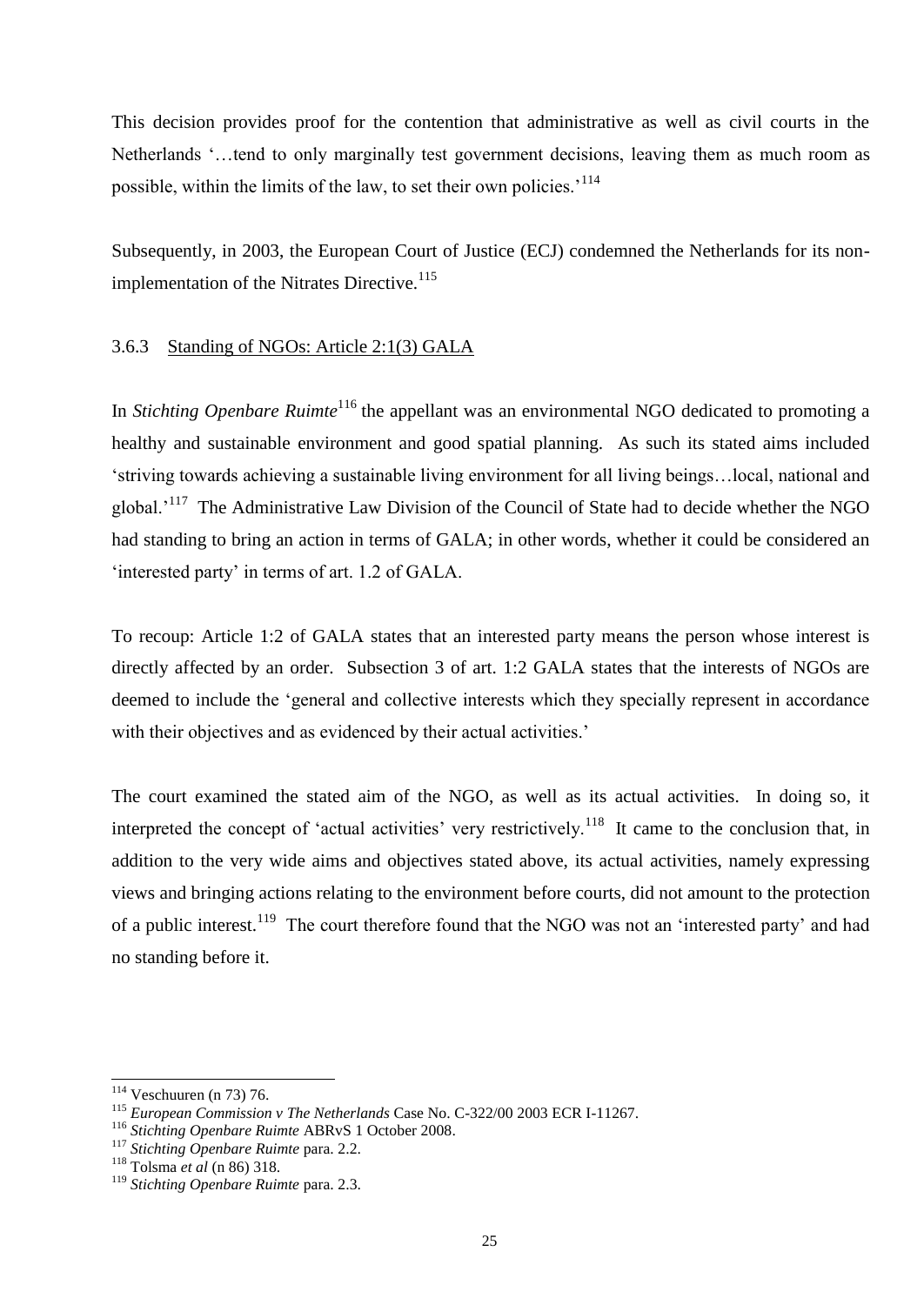This decision has been criticised as restricting access of environmental NGOs to the courts without an express mandate from the legislature, and moreover without applying sound legal arguments.<sup>120</sup>

## **3.7 The European Influence**

From the above it is clear that the trend in the Netherlands is to increasingly restrict access to environmental adjudication. How does the Netherlands" accession to the Aarhus convention impact on this? The preamble to the Aarhus convention<sup>121</sup> adopted by the United Nations Economic Commission for Europe (UNECE) states that "every person has the right to live in an environment adequate to his or her well-being and the duty, both individually and in association with others, to protect and improve the environment for the benefit of present and future generations".

It has been observed that the Aarhus convention is the most far-reaching manifestation to date of Principle 10 of the Rio Declaration, because convention parties pledge to "…introduce laws that provide rights of access to information, public participation in decision-making and access to justice in environmental matters.<sup>'122</sup> Furthermore, the parties to the Convention are required to generally provide for the recognition of and support to environmental NGOs.<sup>123</sup> However, it must be remembered that as far as access to environmental justice is concerned, this convention provides for procedural rather than substantive rights.

Article 9 provides for the right to have environmental decisions legally reviewed. Parties are required to ensure access to justice in cases concerning other relevant provisions of the Convention – but, as Ebbesson points out,<sup>124</sup> this is subject to the caveat 'where so provided under national law'.<sup>125</sup> Further, in terms of Article 9(3), each party must also ensure that "where they meet the criteria, if any, *laid down in its national law*, members of the public have access to administrative or judicial procedures to challenge acts or omissions by private parties and public authorities which contravenes provisions of its national law relating to the environment" (own emphasis). Thus, although the

<sup>120</sup> Tolsma *et al* ([n 86\)](#page-19-0) 319.

<sup>&</sup>lt;sup>121</sup> United Nations Economic Commission for Europe, Convention on Access to Information, Public Participation and Decision-Making and Access to Justice in Environmental Matters. Ministerial Conference, Aarhus, 25 Jun. 1998 (in force 30 Oc. 2001); U.N. Doc. ECE/CEP43 (1998).

 $122$  Turner (n [4\)](#page-1-2) 14.

<sup>123</sup> Article 3.4.

<sup>&</sup>lt;sup>124</sup> Jonas Ebbesson, 'Information, Participation and Access to Justice: the Model of the Aarhus Convention' *Joint UNEP*-*OHCHR Expert Seminar on Human Rights and the Environment* 14-16 January 2002, Geneva: Background Paper No. 5. [<http://www2.ohchr.org/english/issues/environment/environ/bp5.htm>](http://www2.ohchr.org/english/issues/environment/environ/bp5.htm) accessed 23 August 2009.

 $125$  Article 9.2, own emphasis.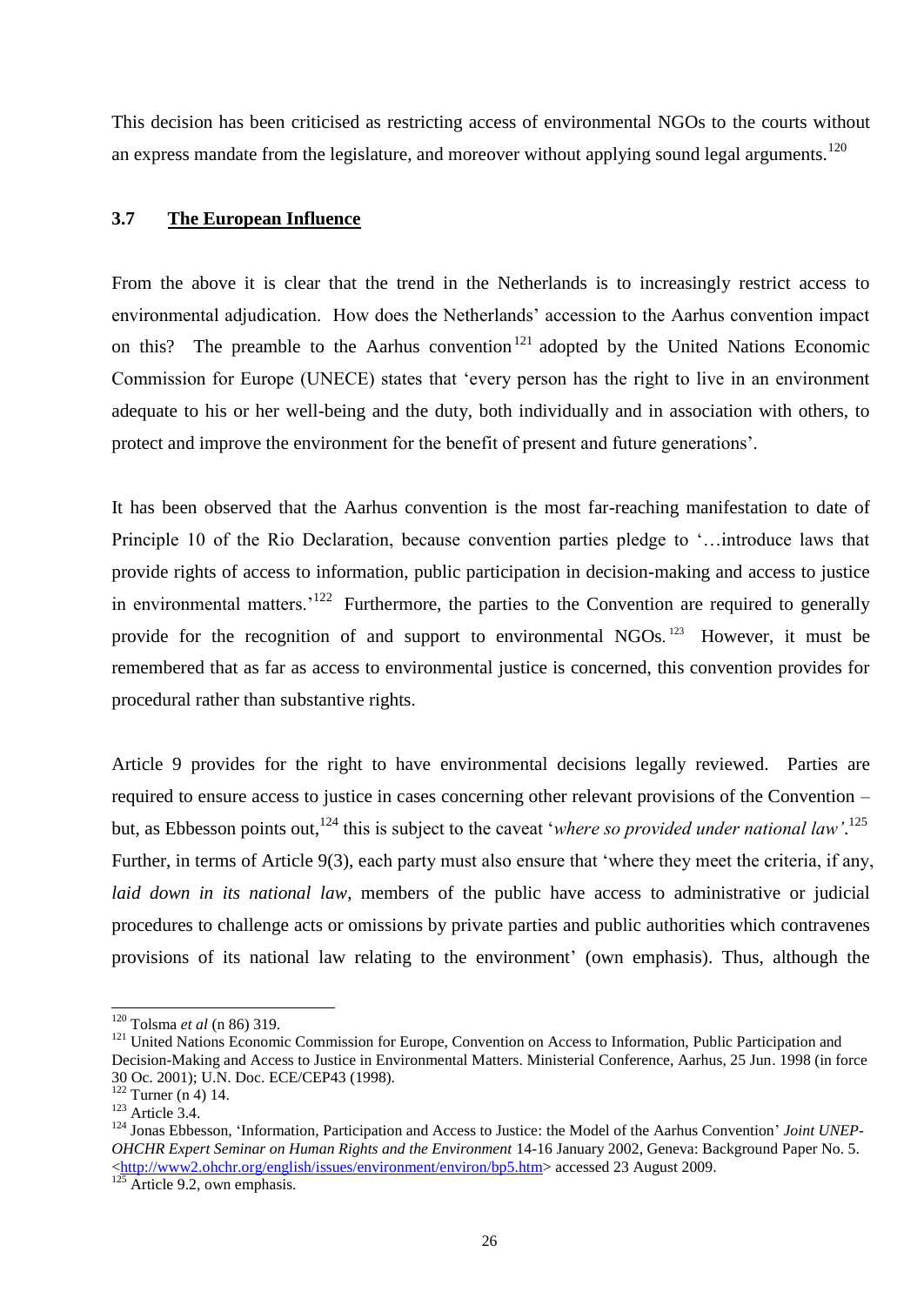objective of the Aarhus Convention is to give the public wide access to justice,  $^{126}$  it remains essentially a matter for national law to determine what constitutes a sufficient interest.<sup>127</sup>

Although there seems to be agreement amongst commentators that abolition of access to the courts under subsection 3 of art. 1:2 GALA is in conflict with the Aarhus convention,  $^{128}$  the possibility of the convention countering the trend of curtailing access to environmental adjudication in the Netherlands is unclear. An answer may be provided by the ECJ soon: In a Swedish case referred to the  $ECJ<sup>129</sup>$  the question of whether participation in environmental decision making by NGOs should also ensure access to the courts<sup> $130$ </sup> waits to be answered.

#### **3.8 Summary**

In terms of the separation of powers doctrine as followed in the Netherlands, Dutch courts are not allowed to carry out constitutional review of Acts of Parliament. The courts are, however, empowered to test all regulations of a lower status than Acts of Parliament against the constitution.<sup>131</sup> It is therefore highly significant that in many instances permit granting (where environmental objection making is highly likely) have been made subject to national rather than local regulation.<sup>132</sup>

Importantly, Dutch courts are empowered to test the application of Acts of Parliament against all directly applicable treaty provisions. It is for this reason that European Union law, with its tendency to broaden access to environmental justice, may well be the saving grace for Dutch environmental interests.

#### **4. CONCLUSION**

In both countries examined, it is difficult to amend the constitution – the procedures for amendment in both are more cumbersome than that for ordinary Acts of Parliament.<sup>133</sup> Therefore both can be

 $126$  Article 9(2).

 $127$  Ebbesson (n [124\)](#page-25-0) on access to justice.

<sup>128</sup> Tolsma *et al* ([n 86\)](#page-19-0) 320; Verschuuren (n [73\)](#page-16-1) 62.

<sup>129</sup> Case C-24/09.

<sup>130</sup> Tolsma *et al* ([n 86\)](#page-19-0) 320.

<sup>&</sup>lt;sup>131</sup> Kortmann and Bovend'Eert (n [72\)](#page-16-0) 33.

<sup>&</sup>lt;sup>132</sup> See the discussion at 5.1 above.

<sup>&</sup>lt;sup>133</sup> Revision of the Dutch Constitution requires a two-thirds majority vote in both Chambers of Parliament, after two readings of the proposed amending Bill. See Kortmann and Bovend"Eert p 30-31 for more detail on the Dutch prodedure. Section 74 of the South African Constitution requires, for some instances, a 75% majority, and in other instances a two thirds majority vote in the two houses of Parliament.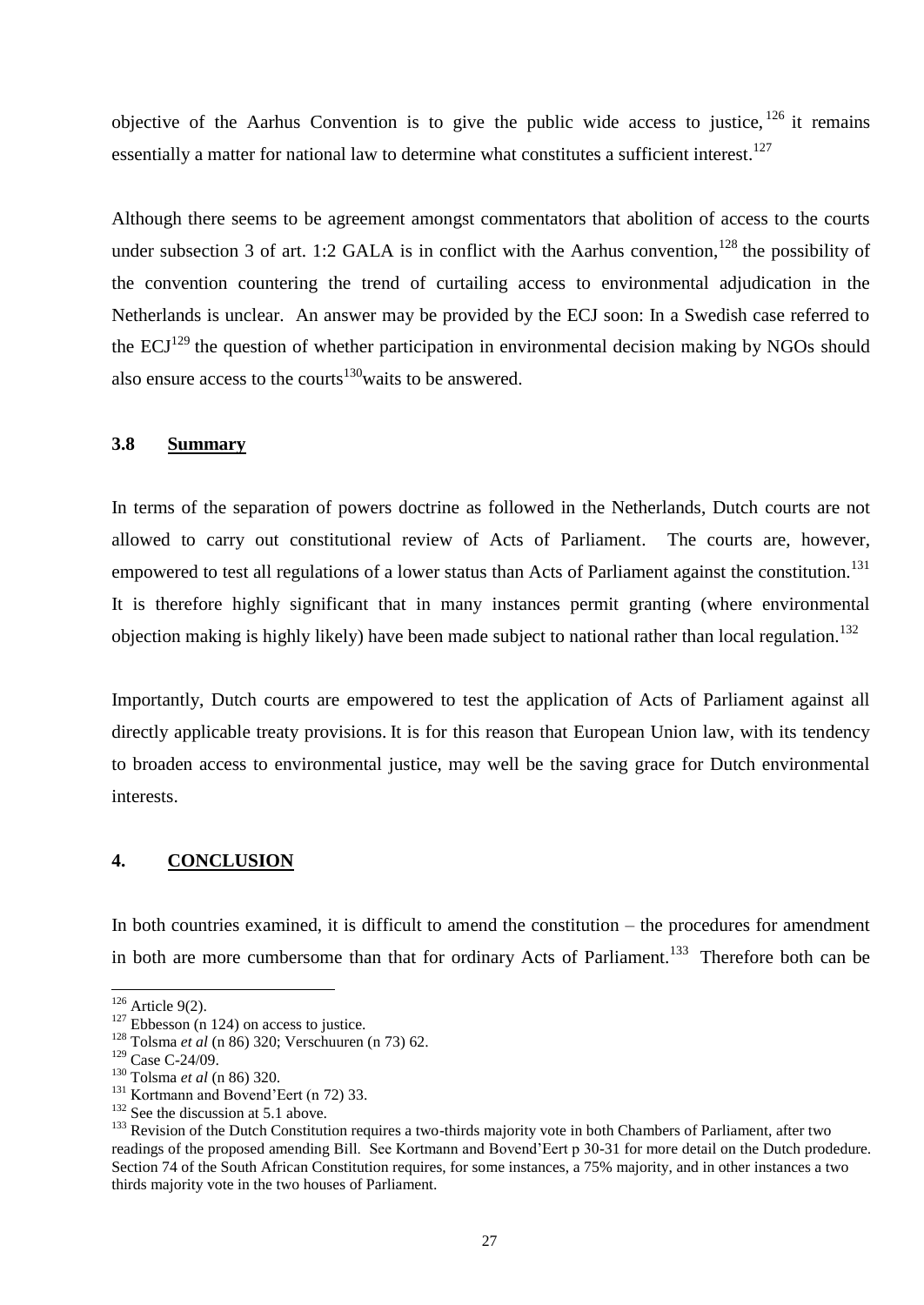seen as rigid constitutions. However, the status of the constitution differs in each country. In the Netherlands, the concept of Parliamentary sovereignty and the separation of powers dictate that the interpretation of national legislation remains up to parliament, not the judiciary. Acts of Parliament cannot be tested against the Constitution,  $134$  and the interpretation of the Constitution by the legislature is binding upon the administration and judiciary. In South Africa, it is the other way around. The courts interpret all legislation in accordance with the Constitution and all Acts or parts of legislation that cannot be interpreted in harmony with the Constitution are unlawful. If there is a dispute about the interpretation of the Constitution itself, the Constitutional Court has the final say.

In terms of content of the Dutch constitution, the tendency is towards flexibility, and in many instances, such as with the environmental right, the Constitution leaves it up to the legislature or the executive to set norms.<sup>135</sup> There is therefore no directly enforceable environmental right. Section 21 of the Dutch constitution is a second or even a third generation right. In South Africa, Section 24 of the Constitution contains the right to a healthy environment as a fundamental human right, arguably on a par with other fundamental rights in the Bill of Rights. The right is directly justiciable and has both horizontal and vertical effect.

In the Netherlands, access to the courts in environmental matters used to be very liberal, but has recently seen a significant narrowing. The abolition of the environmental *actio popularis*, amendments to legislation such as GALA, potentially restricting access to environmental justice by NGOs, and transferring environmental powers from local to national authorities, have all led to a real erosion of the ways in which the Dutch can enforce their environmental rights. For example, procedures in Dutch administrative tribunals are characteristically:<sup>136</sup>

- Speedy (a final decision, including judicial review, usually takes no longer than one and a half years);
- Informal (Judicial assistance not obligatory and there are no strict formal rules for the formulation of complaints or letters of appeal); and
- Inexpensive. Furthermore there are government financed bureaus of legal aid, some of which specialize in environmental matters.<sup>137</sup>

However, such access to administrative tribunals are now restricted, with the alternative to go to the civil courts in tort. A suit in the Dutch civil court is expensive and legal representation is necessary.

<sup>&</sup>lt;sup>134</sup> Kortmann and Bovend'Eert (n [72\)](#page-16-0) 35.

<sup>135</sup> *Ibid.* 30.

<sup>136</sup> Veschuuren (n 73) 65.

 $137$  Veschuuren (n [73\)](#page-16-1) 65.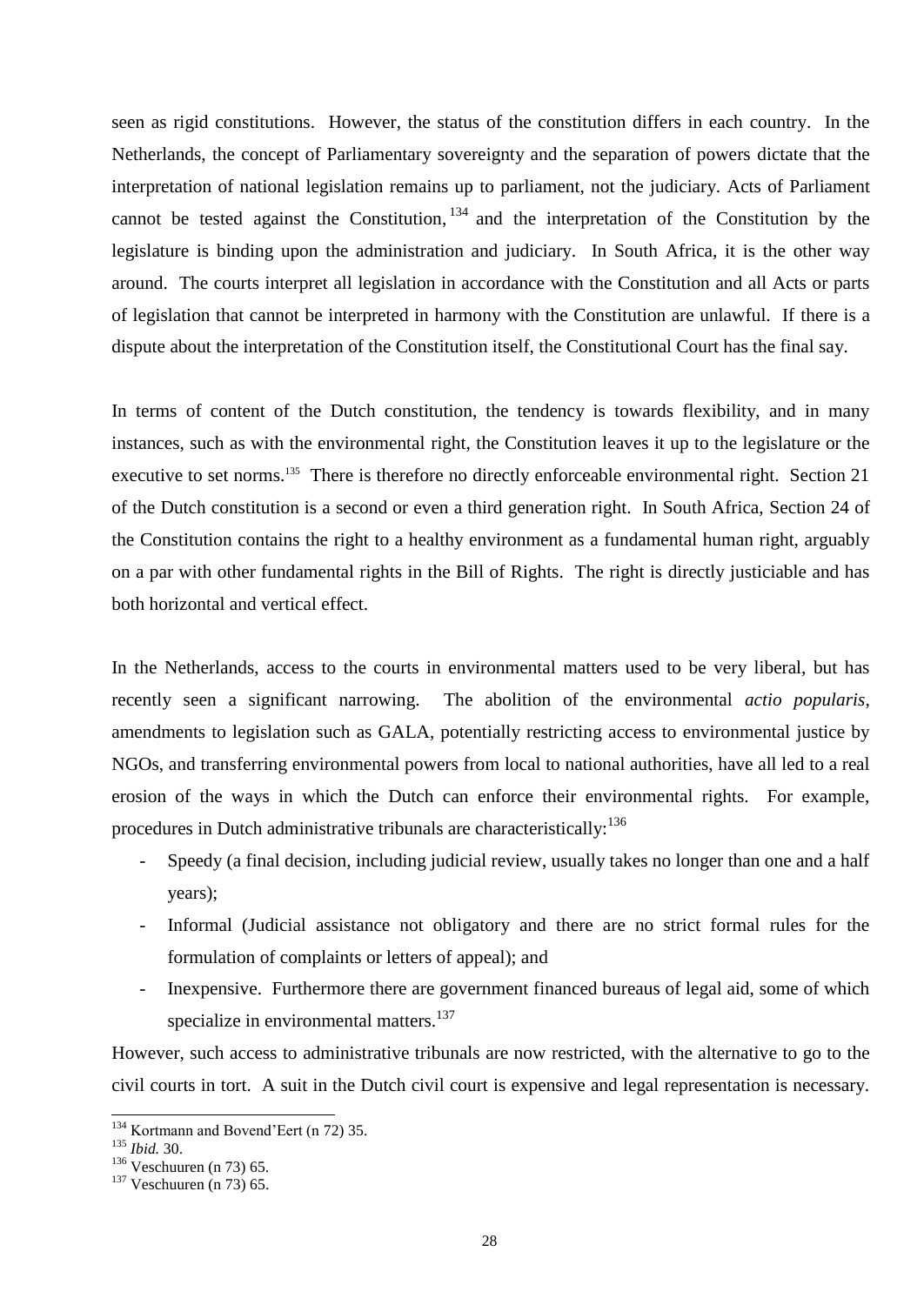The losing party also faces an adverse costs order. So in fact, all the advantages listed above are negated if a person needs to go to the civil court – which is what restricting access to the administrative courts is doing.<sup>138</sup>

Procedural environmental rights, such as the right contained in the Dutch constitution, are not totally meaningless. By giving citizens participatory rights in environmental decision-making, they have the potential to improve the legitimacy of such decision-making and may furthermore improve the quality of environmental decisions because a wider range of interests and concerns are taken into account. Additionally, they may lead to greater scope for public-interest litigation, such as by environmental NGOs.<sup>139</sup> The danger, as can be seen from the discussions above, is that procedural environmental rights are easily eroded.

It is therefore submitted that the entrenchment as a fundamental constitutional right following the South African model provides a far greater guarantee for the durability and enforceability of environmental rights. It seems as if ensuring that the environmental right is a fundamental right with concomitant direct justiciability cuts through the Gordian knot of access to environmental justice. It may well be argued that by giving content to the environmental right and showing a readiness for judicial activism in environmental matters in the manner described in paragraph 2.6 above, the South African judiciary is making a major contribution to environmental governance.<sup>140</sup>

For South Africa, there are also lessons to be learned from the Dutch example. Although the South African environmental right looks good on paper, in reality it faces many constraints. The Judiciary can only hear those matters that are actually brought before it, and in South Africa, court proceedings are prohibitively expensive. This means a *de facto* denial of access to environmental justice for the poor. NEMA in section 32(2) does give the court a discretion not to award costs against an unsuccessful applicant if the court is of the opinion that the applicant acted reasonably out of a concern for the public interest, or in the interest of protecting the environment, and had made due effort to use other means reasonably available for obtaining the relief sought.<sup>141</sup> But this still assumes that the matter gets to the court in the first place.

<sup>&</sup>lt;sup>138</sup> *Ibid.* 66-67.

 $139$  Turner (n [4\)](#page-1-2) 6-7.

<sup>&</sup>lt;sup>140</sup> Kotzé and Paterson (n [10\)](#page-3-0) 594.

<sup>&</sup>lt;sup>141</sup> Section 32(2) was applied in *Silvermine Valley Coalition v Sybrand van der Spuy Boerderye* 2002 1 SA 478 CPD.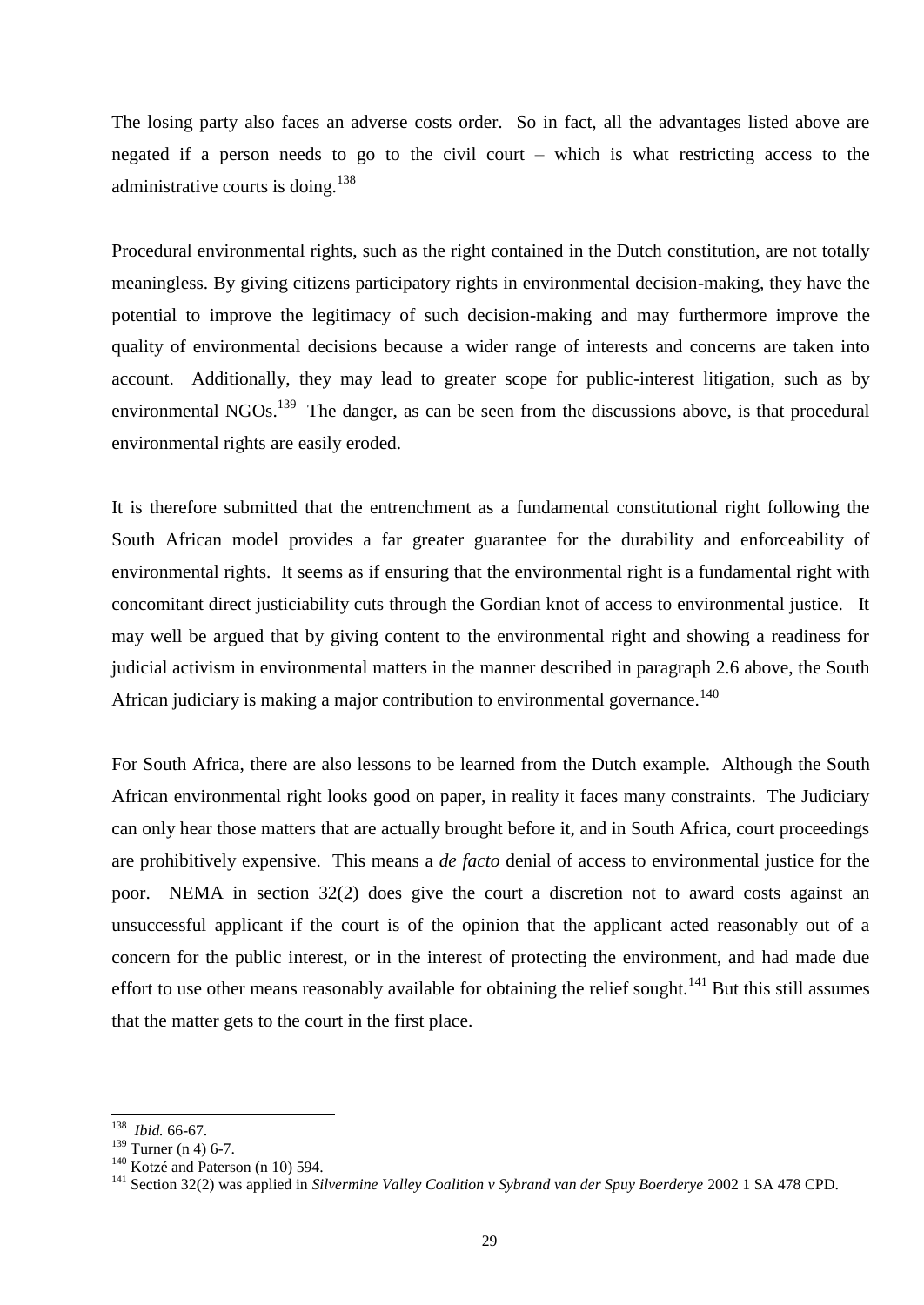There are indications that the South African government are attempting to address possible environmental conflicts at the pre-adjudication stage. Examples include the establishment of the Environmental Management Inspectorate and the stated governmental priority of strengthening engagement between government and the people by involving citizens in governance and service provision.<sup>142</sup> Nevertheless, massive investment in an overstrained and under-resourced judicial system seems vital. Commentators also find it strange that there is much political support for specialist labour, commercial and land reform disputes, but seemingly none for an environmental court $^{143}$ 

#### Hayward states that the challenge is

…not to show that constitutions should say *something* about the environment, as there is little controversy about this; rather, it is to show that the constitutional commitment should be to provide for its protection as a *fundamental right*. That is to say, the provision should not take the form of some less binding constitutional commitment such as a statement of social policy; it should not be classed merely among 'social rights' as such a category is sometimes distinguished from fundamental rights proper; and it should not provide solely procedural rights (such as the rights to information, access to justice, and to environmental decision-making).<sup>144</sup>

The experience in the two countries discussed above bear out the sensibility of this statement. In the Netherlands, where the environmental right is constitutionalised as a second generation right, we are witnessing an onslaught on the extent to which the law can be utilised by citizens and NGOs to protect the environment. Indeed, it seems from the analysis that the fact that the Dutch constitution contains such a right is barely mentioned, much less utilised in environmental cases. It also seems that a tradition of judicial willingness to accommodate environmental concerns and –NGOs is just that: a tradition, open to the vagaries of political expediency. Without the external modifier in the form of EU legislation, the question is wide open as to how far curtailment of environmental access to justice in the Netherlands would have progressed.

On the other hand, in a constitutional democracy like South Africa, where all three arms of the *trias politica* are subject to the Constitution as the highest law of the country, a right protected in the Constitution as a fundamental, first generation right enjoys privileged status indeed. All action, be it private, governmental, parliamentary, legislative, administrative or otherwise, can be and are tested

 $142$  MTSF Strategic Priority 10. It is foreseen that this objective will be achieved by measures such as reviewing government's systems of public participation; involving citizens in governance and service provision and strengthening the capacity of representative bodies by, among others, improving their research and representative support capacity..

<sup>&</sup>lt;sup>143</sup> Kotzé and Paterson (n [10\)](#page-3-0) 595.

 $144$  Hayward (n [3\)](#page-1-3) 5.